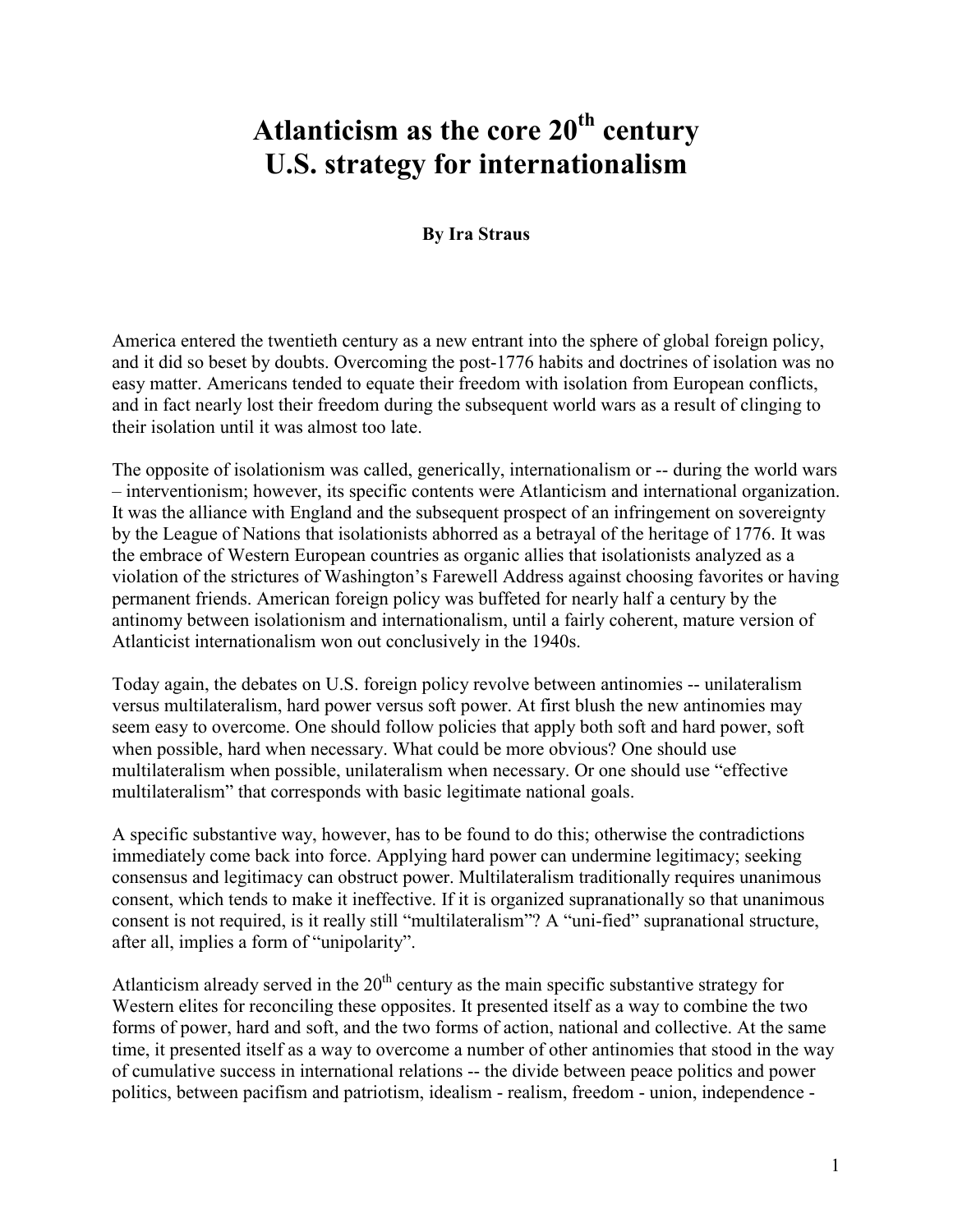empire, nationalism - internationalism, regionalism - universalism. It was the antithesis of isolationism but was meant to be the synthesis of the other polar concerns.

Atlanticism began as an elite strategy, pioneered in the late 1800s on both sides of the Atlantic. It reached a major but incomplete early success on the diplomatic level in the Anglo-American rapprochement of the 1890s. Its successes in this period proceeded against a backdrop of popular uncertainty, epitomized in the reluctance to enter the world wars as allies of the European democracies with which a partnership or de facto alliance relationship had already been largely consolidated on the diplomatic level. This changed after America joined the wars. The fighting partnership during the wars, their successful outcomes, and the belated realization of the danger in which isolationism in 1939-41 had placed the basic liberties of the modern world -- all served to transmit Atlanticist sentiment to a popular level.

Atlanticism had penetrated deeply enough by the 1940s that it could be consolidated institutionally during the Cold War, a conflict which, from a standpoint of getting the West to organize itself on a basis adequate for the long term and for peacetime, had the virtues of staying cold and lasting a long time. From the Marshall Plan and OEEC to NATO, NPC, OECD, IEA, G-6/7/8, NACC, PFP, EAPC, NPC, NRC... the system of Atlantic institutions grew, and came to play a central role in coordinating the management of global affairs. Elite foreign policy was for several decades made relatively smoothly, against a backdrop of broad if mostly passive popular support. This made possible a practice of bipartisanship on foreign policy matters in the U.S. Congress; this in turn served to shield the elites from the otherwise easy practice of undermining their foreign policy efforts, whether by demagogic appeals to popular patriotic themes or by obstructionism in the Senate where 1/3 could always kill a treaty.

By the 1960s, however, the dragging on of the Cold War became a drain on Western morale, as did the unresolvable moral paradox of basing Western defense on nuclear deterrence i.e. the threat of blowing up the world. It was a posture with an implicit nihilism, and it gave force to the converse nihilism of the counterculture. From the beatniks and the anti-nuclear movement to the New Left and antiwar movement, the cutting edge of youth culture, with strong resonance in mainstream media and academic culture, proceeded to develop themes denouncing mainstream societal norms as unnatural and destructive of the world, Western civilization as imperialist and oppressive, and Western interests as exploitative and unjust.

The decay of morale took a toll on Atlanticism. While passive public support for NATO remained strong, Atlanticist thinking began to fade from public and academic discourse. Atlanticism reverted to an elite strategy -- this time, to be sure, a stable status quo one, with a consolidated place in the sun, rather than one struggling to get its truth recognized. Its academic appendages shrank largely to security studies and to defense of the Atlantic diplomatic status quo. It accused its opponents, who had seized the public limelight, of neo-isolationism; and in fact it was true that there was some overlap with the attitudes that had given rise to the antinomies in the period when America was first making its entry onto the stage of global politics. Some of the old antinomies returned; bipartisanship in Congress collapsed along with the decay of ideological consensus.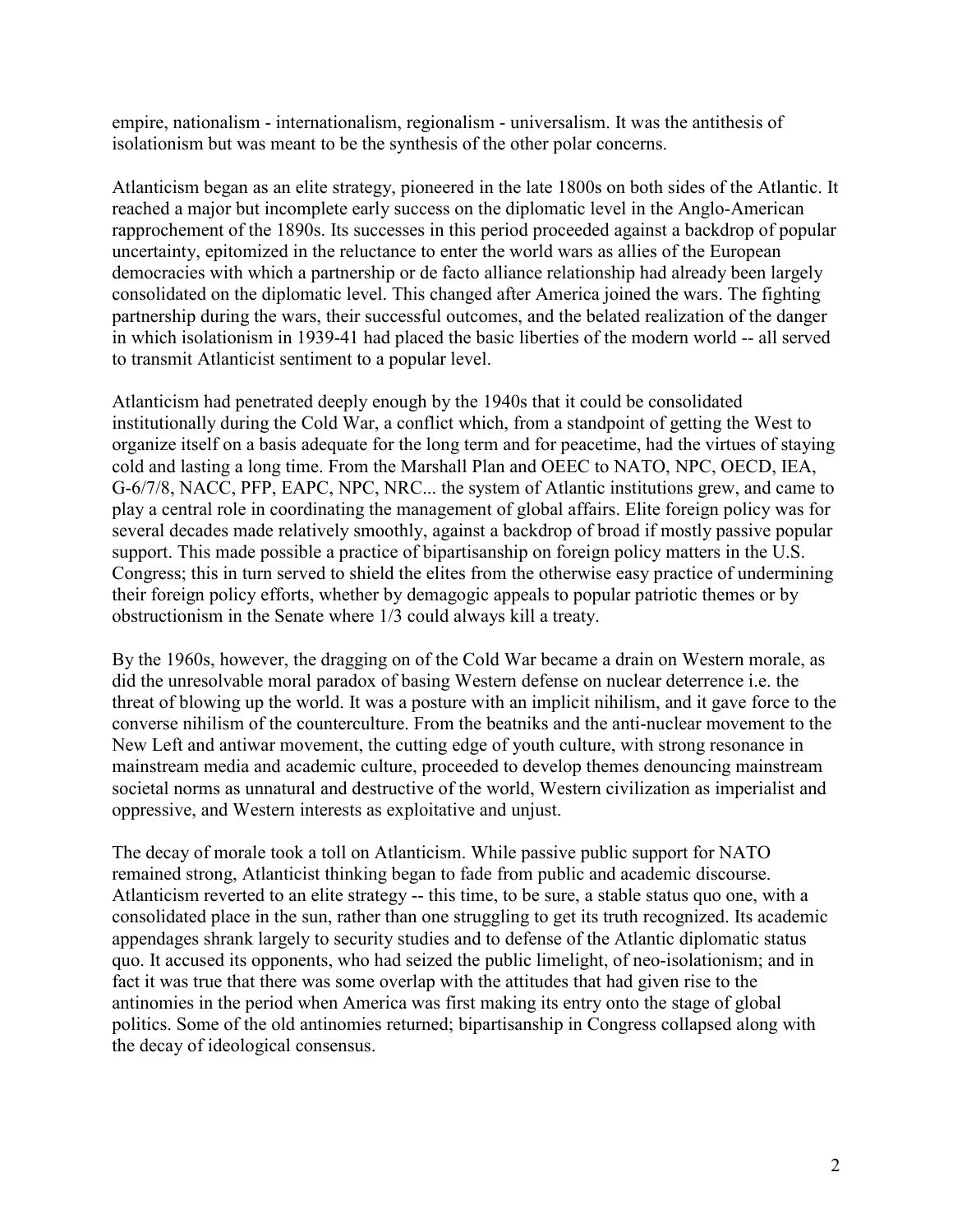After 1989, the fog of existential despair lifted from the West. With the end of European Communism, the survival of freedom no longer depended on threatening to annihilate the world. Atlanticism received new blood from the Eastern Europeans, who embraced it with some of the transformative spirit of its founders a century earlier. It would seem that Atlanticism should have experienced a revival. Nevertheless, in the West it remained a primarily elite and status quo outlook. Opinion polls showed continued strong public support for NATO and for its expansion, but cutting edge cultural elites continued to look in other directions -- often to the global South, now that the global East had abandoned its challenge to the West -- for progress or moral authority in world affairs. The paradox in the situation could be seen in the juxtaposition of these facts: the Eastern Europeans – former enemy states – all wanted to join NATO; NATO did not want to discuss it; the new Yeltsin-Gaydar-Kozyrev government in Russia was called "Atlanticist" by its enemies and asked into NATO; most of NATO did not want Russia, although it was wise enough not to reject it outright; and in America most people never heard of "Atlanticism" and no longer knew what the word meant.

After 1994, NATO belatedly decided to expand. In presenting itself as a force for anchoring and stabilizing democracy rather than a purely Cold War instrument, it showed some potential for revival of the broader vision of Atlanticism, although it fell short in realizing that potential. The cultural weakness of Atlanticism continued, and the old foreign policy antinomies not only remained but grew sharper: America remained largely splenetic in its attitude toward the world, frustrated and impatient with friends and foes alike. The "Vietnam syndrome" went well beyond an allergy to lengthy or costly wars; it was an allergy to all complexity and all long hard efforts that were beset by moral ambiguities and susceptible to moral criticisms. A President of unusual confidence and character such as Reagan was able to bypass the irritable attitude most of the time but not to overcome it. Other presidencies suffered worse from the syndrome, transmuted in one or another form. Today's highly polarized debate reflects its continuation.

This brief overview of the history shows that Atlanticism, despite difficulties in becoming a popular ideology or identity, had remarkable successes in the  $20<sup>th</sup>$  century: overcoming isolationism, winning even if at the last moment the world wars, winning the Cold War, and creating permanent structures of international organization that made for collective defense and for a common economic space that stabilized global security and economics. Through these structures, Atlanticism played a decisive role in enabling the West to win the Cold War peacefully; by coalescing the West, its organizational structures multiplied the attractive pull of the West on the Communist countries, winning the "internationalism race" as Prof. Christopher Jones has argued. Beyond this, its economic organizations after 1945 enabled cumulative growth in the world economy, and this, coupled with its security organizations, made possible a return to cumulative progress in political maturity in the industrialized world – in sharp contrast to the regressive trends in politics in the first part of the century. And cumulative progress, coupled with organization of a coherent or unipolar core of world order, meant an overcoming of the traditional contradictions and "impossibility proofs" of international relations.

It behooves us to examine how, in its heyday, Atlanticism overcame the antitheses of international relations, and the role it plays today, and potentially could play tomorrow.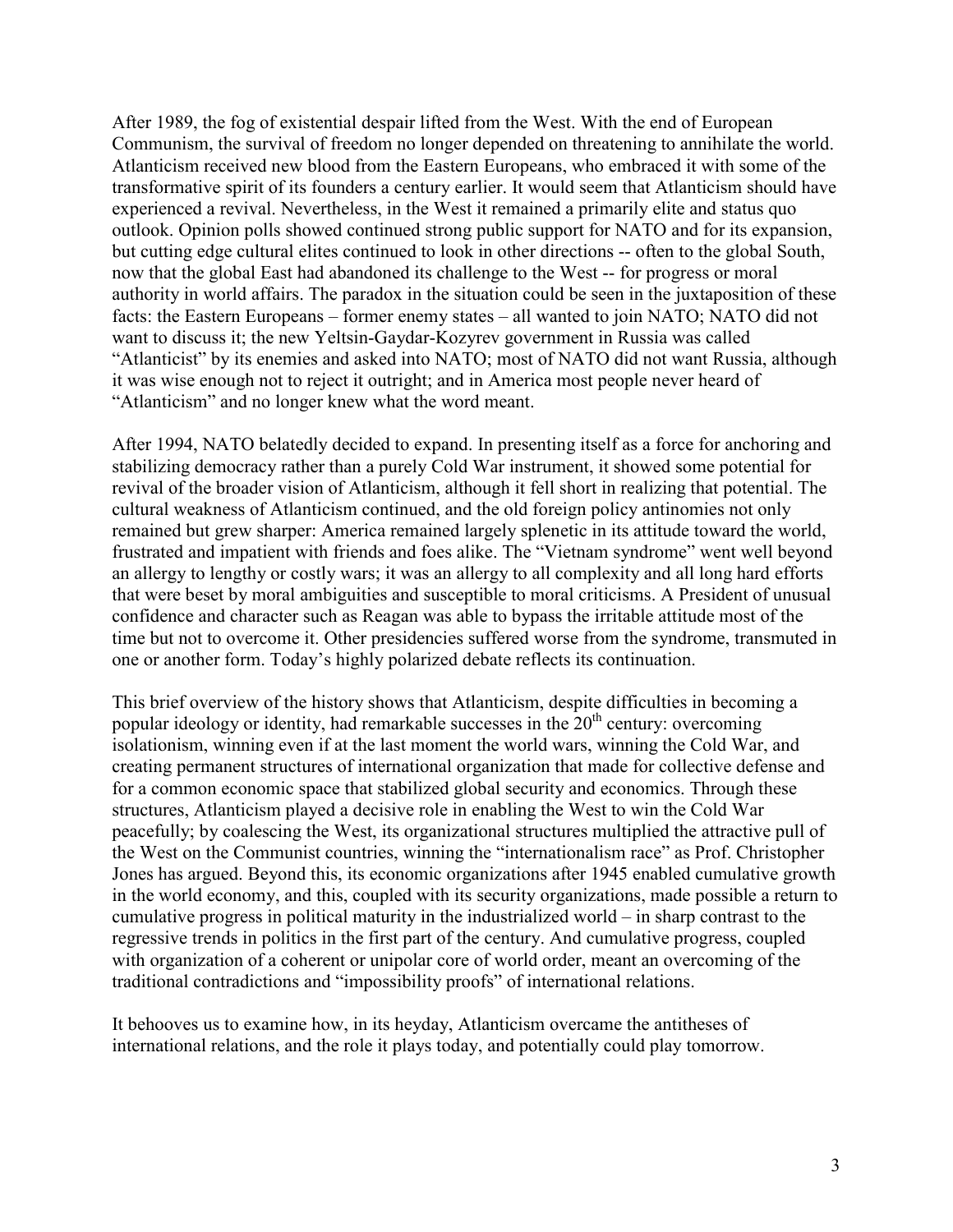# Overcoming antinomies dynamically, by strategy, not by static synthesis

Atlanticism promised to overcome antinomies not by mere compromise or splitting the difference, but by combining their polar values in innovative ways. If the Hegelian phrase may be permitted, it offered a "higher synthesis".

However, it could not provide an immediate synthesis of everything. The synthesis was not static but dynamic; it was only as a dynamic strategy that there was any real chance of synthesis. Atlanticism could not promise to realize all values of all polarities from the start. Its argument was that neither could any other doctrine, except false utopias; and that it was the best approach available for navigating among the polarities. Atlanticism was to serve as a strategy for progressively moving forward on the polarities, getting us from here to there in practice.

## Atlanticism, Democracy, Integration and Federalism: the categories

First, some terminological clarification and ideological etymology.

**Atlanticism** means reinforcing and working on the basis of the unity of the modern Atlantic countries. This is of course a simplified definition for what was an historical movement and phenomenon; there will be elaboration later.

Atlanticism emerged as a doctrine of international relations in the late  $19<sup>th</sup>$  century. Its roots go back to the trans-Atlantic relations developed after 1492; the roots of its specific modern form, North Atlanticism (as in "North Atlantic Treaty Organization"), go back to the schism between Spanish and Dutch-English Atlantic expansion in the 1500s.

From its start in the late 1800s, Atlanticism was intimately tied up with **democracy** in the sense of modern representative government. Indeed, at that time, democracy was to be found mainly on the two shores of the North Atlantic.

As a doctrine of international unification, Atlanticism was also intimately tied up with **federalism**, a form of political union seen as potentially applicable to the international sphere. We will thus be looking at "federalism" as well as "Atlanticism" as a strategy for overcoming the antinomies.

"International integration" was a subject that did not yet exist in the late 1800s; it was a phrase that became popular in the 1950s to define a field that would combine functionalism and federalism, as two approaches to deepening internationalism beyond the intergovernmental form that fully respects national sovereignty. What existed and was attractive in the late 1800s was federalism. The results of the US Civil War had just confirmed the staying power of federalism in uniting vast territories. The war had also shown the destructiveness of modern warfare, a matter the federalists of the time related to the ever growing technological capabilities and interdependence of the modern world. Technological-communications civilization in turn shrank the distance between the modern societies -- most of them still concentrated around the North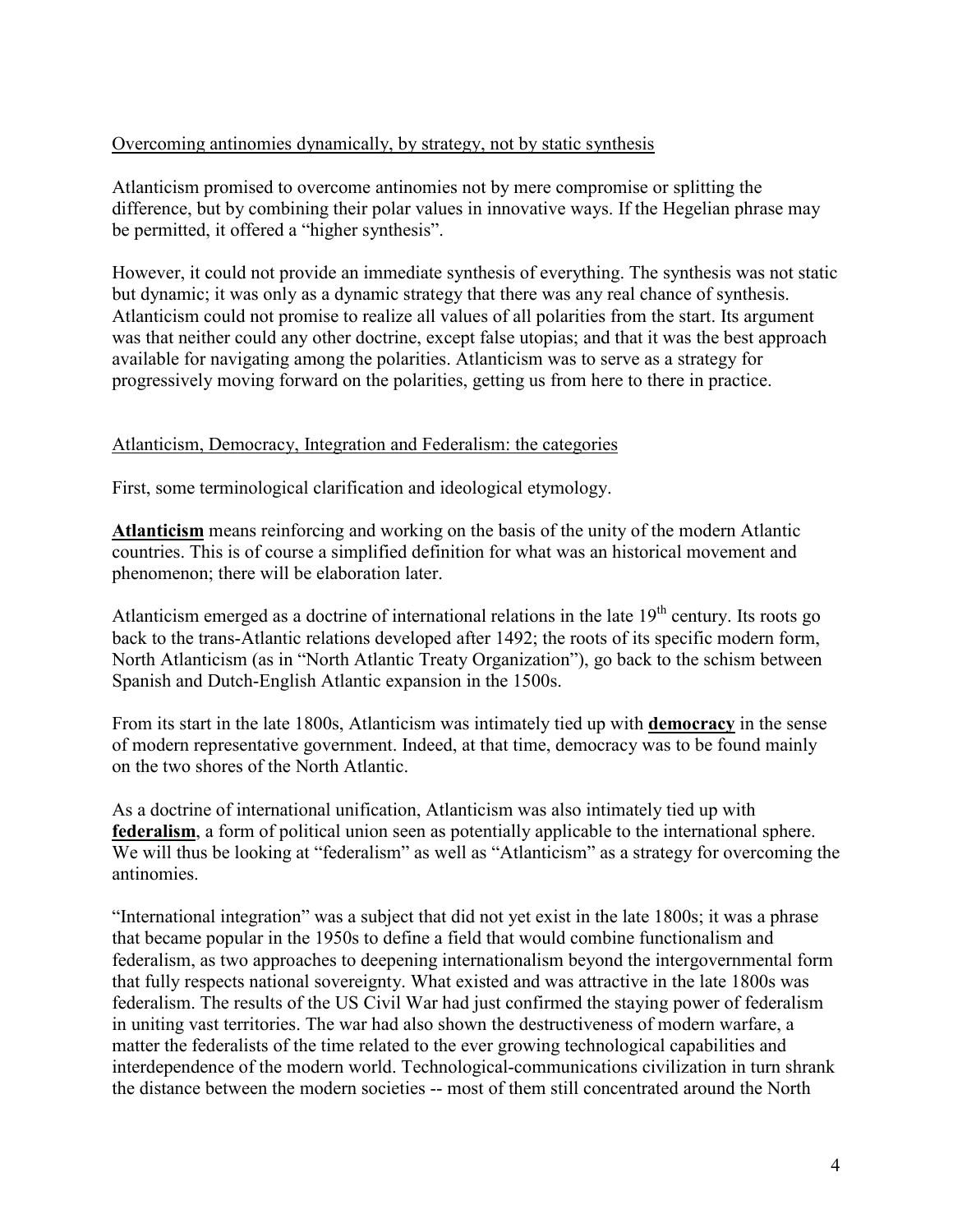Atlantic -- making feasible a union across vast expanses of countries that in previous centuries could not be united and indeed had divided from one another.

A theorist of biological and social evolution, John Fiske -- who, in addition to his Atlanticism and federalism, was the popularizer of Darwinism in America -- interpreted federalism as the latest evolved development of representative government, itself an evolution forward from classical democracy, and in turn presaging a further evolution beyond nationwide federal democratic government to international federal government and eventual global unity. It followed that this evolution of government upward to the international plane would have to begin among the Atlantic societies where representative democracy and federalism had already taken root.

Federalism was analyzed by Fiske as synthesizing the antinomies of cooperation and competition. It provided for full sustenance of diversity of ideas and initiatives alongside solidarity as citizens of a common whole and a shared government suppressing any militarized forms of political competition: it was a form of unity that avoided uniformity and degenerative evolution<sup>1</sup>. More broadly, Fiske conceived of social evolution and progress as consisting of the evolution of ever more sophisticated forms of social and governmental structure, at the heart of which lay ever more sophisticated combinations of competition and cooperation, these both being necessary and functional aspects of human nature. Modern federalism was thus the most advanced achievement of socio-political evolution.

This is, to be sure, a very different picture than the one people nowadays have of "Social Darwinism", which is usually thought of as a matter of carrying competition to the extreme and at the expense of cooperation. I do not wish here to enter into the debate on the meaning of Social Darwinism in economic policy, but in view of the amount of passion that has been invested in this aspect of the matter and the huge literature expended on theories that attribute international conflict to the dog-eat-dog competition of the marketplace, a certain digression may be necessary here. In the minds of mainstream proponents of market economics from Adam Smith onward, the market was always a synthesis of cooperation and competition in which the primary relation -- between buyer and seller -- was cooperation or agreeing on an interchange for mutual benefit; the competition -- between seller and seller, or buyer and buyer -- was to serve to keep the terms of the cooperative interchange honest (minimizing the amount of exploitation or

 $\overline{a}$ 1 Ludwig Dehio, the German historian of culture and international relations, later observed in *The Precarious Balance: Four Centuries of the European Power Struggle* (NY: Vintage/Random House, 1965) that Anglo-American federalism, by coupling civilization in its scale with retention of culture and diversity in its parts, had bypassed the civilization-culture antinomy -- the view that the progress of civilization and pacification and central government destroys culture and initiative and sets society on a path to mass-imitative mechanism and degeneration -- that formed the basis for the counterrevolutionary extremist  $20<sup>th</sup>$  century development within German romantic conservatism. He made this observation after Euro-Atlantic integration had gotten underway in the postwar years; it was a kind of belated acknowledgement by the German intellectual tradition of the error of its ways in despising the modern syntheses and reaffirming the antitheses of premodern political philosophy about the eventual degeneration of all political systems, made the more melodramatic by mixing it in with a simplified Darwinism that glorified conflict and demonized cooperation as degenerative. Rousseau had laid the foundations for the romantic preference for the intense classical direct democracy and patriotic city-state liberty over the more diffuse and individualistic liberty of modern representative and federal government; Benjamin Constant had answered for the moderns and for representative government; Edward Freeman, a British scholar contemporary to Fiske, had carried the answer farther in his *History of Federalism*.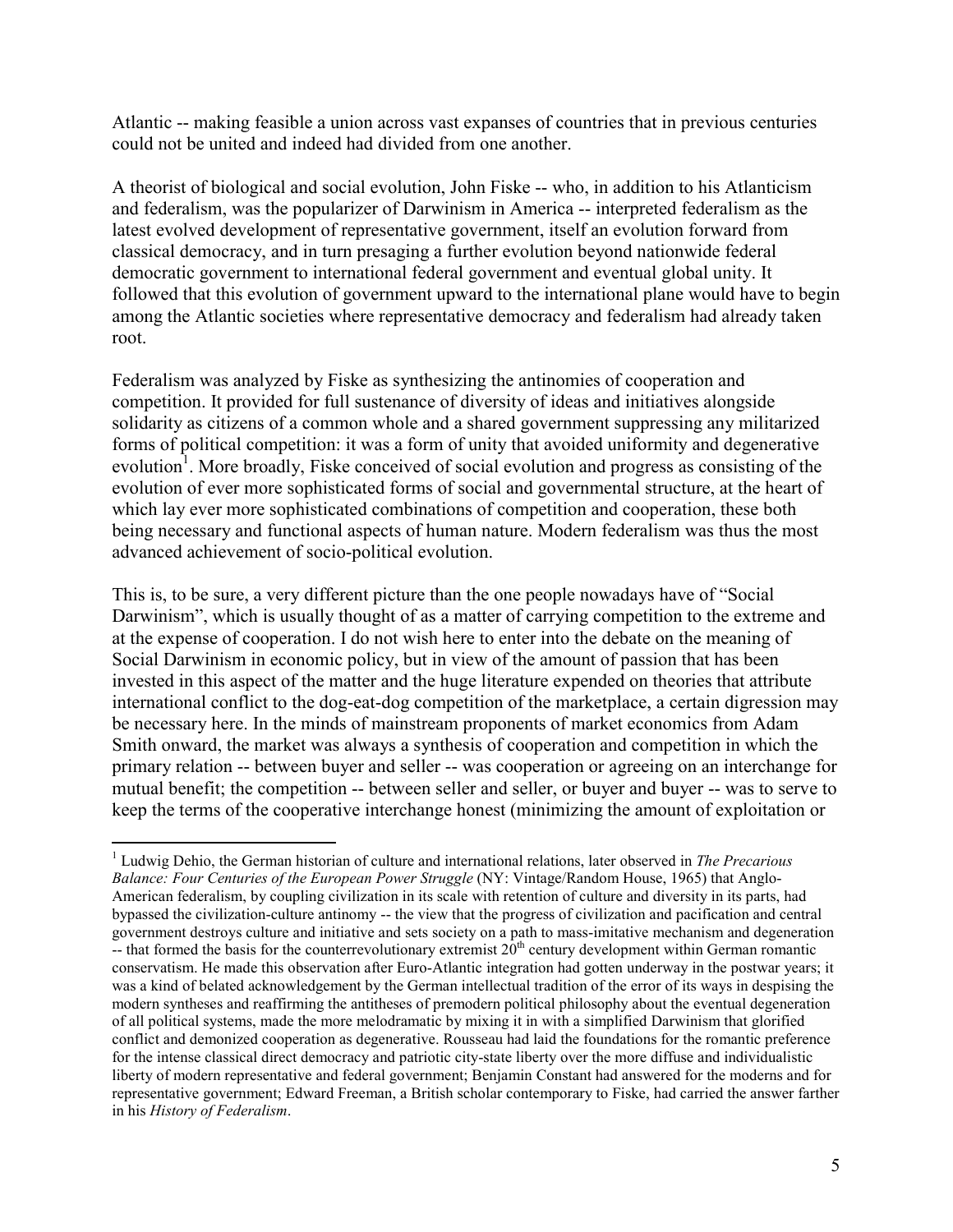shortchanging of either party) and "competitive" (minimizing waste and maximizing the gain for net social product). Affirmation of the value only of competition not cooperation was an extreme, not the mainstream, within market economics, and always understood itself as a minority prescription in opposition to the prevalent "corruption", not as a description of existing market reality. "Social Darwinists" in the popularly understood sense of the phrase did exist, but had peripheral not organic importance for market economics – and, for that matter, for Darwinian-based sociology. Everyone was Darwinist, not just the ultra-individualists. The socialists in the late 1800s and early 1900s were also Darwinist; they simply went to the opposite extreme from the individualists: instead of predicting individual victory for the more competitive entrepreneur, they predicted that societies that eliminated all major forms of competition and replaced them with organic cooperation would be more efficient and win against market societies in the collective-group competition for survival. Both were apostles of competition; the socialists simply favored collective instead of individual competition. It turned out that they were wrong about which form of society would prove more efficient, perhaps because they misunderstood the market as an extremist system with only one value, competition not cooperation, and in choosing the mirror opposite of their image of it, ended up with the less sophisticated system themselves. Under socialism, cooperation was massively organized but coercive and dishonest: there were not adequate competitive incentives for efficient labor, and not adequate uses of competition for feedback loops and corrective functions on such matters as pricing, information, verification, and corruption. An interesting corollary to this mistake was the socialist argument that an organically cooperative society in its domestic structure would also be more cooperative internationally and would lead to consensual world government. In practice socialist regimes proved more warlike than the market societies, because of their intense nationalization of economic life, turning each international exchange into a political decision, and incapable of integration except by the harshest ancient imperial methods. Meanwhile integration proceeded more effectively in the market-based Atlantic world. It would seem that there was too much passion and imbalance at all levels of the socialist prescription, tending toward total cooperation on the domestic level and total competition between nationalized societies; and that what was needed rather was a balanced system with arrangements intertwining solidarity and competition on both levels, domestic and international.

This brings us back to our subjects: federalism and Atlanticism as syntheses and as strategies.

# *The Federalist syntheses*

### 1. Democracy, territorial expanse, central sovereignty, and stability

Modern federation, as pioneered in the U.S. Constitution of 1787, was already an impressive synthesis of what in its absence had long been considered irreconcilable opposites. All of classical political theory had viewed democracy as incompatible with a large expanse of territory, and so for that matter had most of the generation of American revolutionaries who had just fought for local independence from Imperial rule. Democracy and stable longevity of government were also considered opposites since classical times. For these reasons, democracy had been in disrepute for two millennia.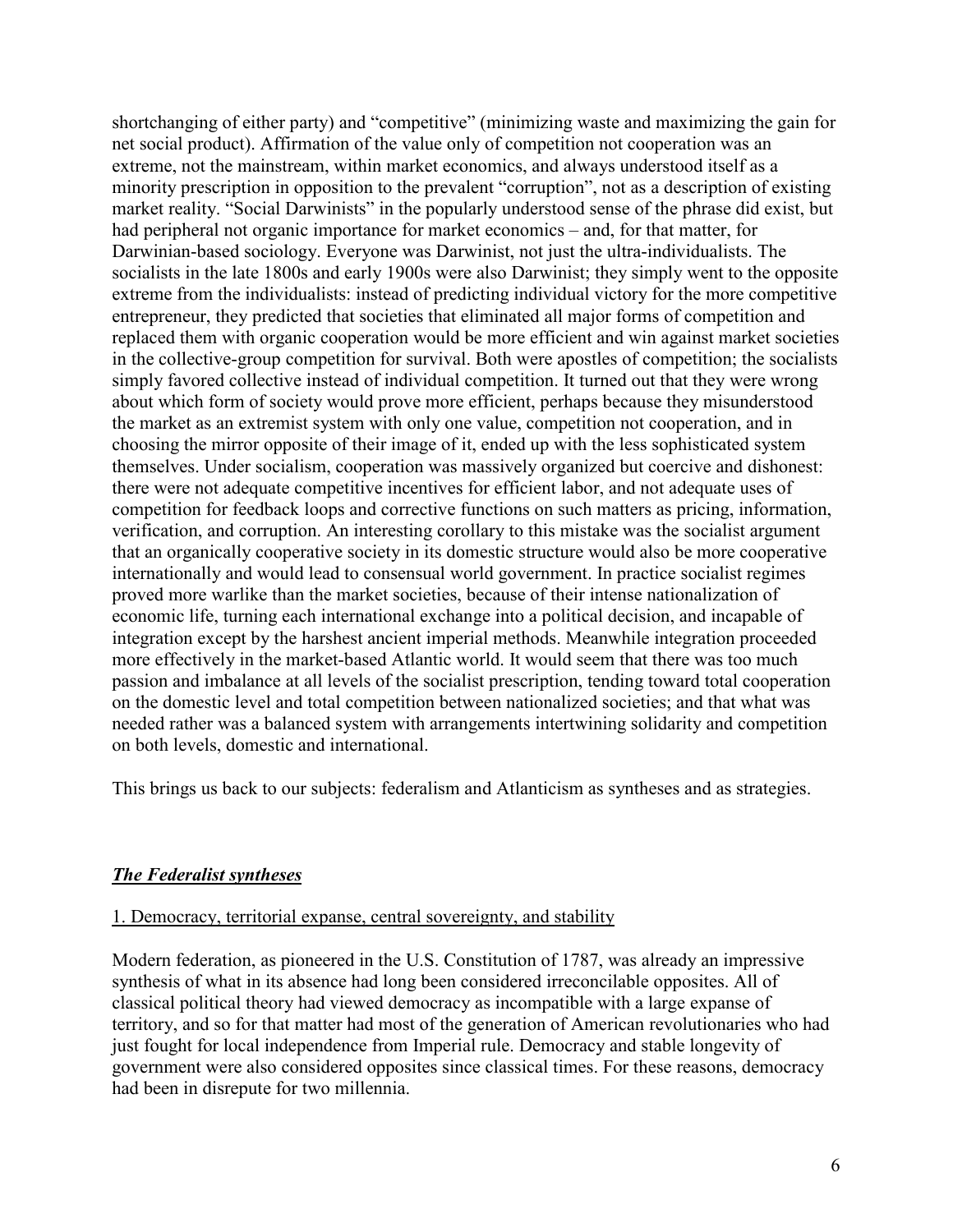The U.S. Constitution reconciled these opposites, providing an elected central government for a vast territory. In The Federalist No. 10 Madison provided a theoretical argument that, thanks to representation and federalism, a geographically vast democracy could be more stable than a small one and avoid the fractious instability of classical democracies.

In practice, the new form of federation in the U.S. made a success of democracy as had never before been experienced, reversing its hitherto negative reputation. It also made a success of federalism as never before.

Prior to 1787, federalism was considered incompatible with the modern sovereign central state, which, after the long chaotic medieval era, had brought the deeply appreciated benefits of peace to extended territories and cumulative economic growth. The U.S. Constitution established a new form of federalism in which the central government effectively performed the same functions as other modern sovereign states, without ceasing to be in some significant respects federal. Hamilton was the great proponent of the sovereignty of the Federal government under the Constitution.

# 2. Realism and idealism

Federalism in its modern form also combined international realism with international idealism. Hamilton's The Federalist No. 6 is a classic exposition of Hobbesian realist theory of international relations in opposition to the Antifederalists with their democratic peace theory; yet it is expounded from a standpoint not of static realism but of expansive, almost romantic federalism, in which people can unite and form the social contract internationally, not to be sure in the almost orgasmic fashion in which Hobbes depicts humans banding together desperately to form a society, but on a more Lockeian or perhaps Humeian basis of deliberation; indeed the debate over the Constitution was laid out by Hamilton in The Federalist No. 1 as the occasion for deciding the question of whether humans could form government by deliberation and choice or would always have to rely on force and accident. In the next century, romantic theorists of social organicism would deny the entire idea of the social contract as a myth about prehistory; its defenders would point to the formation of the American Federal Union as one instance where something rather close to the Lockeian theoretical model of a social contract was carried out in practice. Organicists would answer that it was war that united Americans, and the contract was but a convenient myth; contractualists would answer that there were wars strewn throughout history, but democratic unions were rare indeed. If the contract contained an element of myth, it was a very fruitful myth; it was fortunate that the American Founders believed in it and used it as a model for achieving convergent action toward Union, and that the public could recognize the action as legitimate.

Subsequently, international federalists continued this marriage of the realism of Hobbes with the Hamilton-refined social contracturalism of Hobbes. What is usually known as "international realism" imbibes only the first half of Hobbes, the pessimistic part that describes the logic of conflict between independent actors, quotes Thucydides and implies that war and balance of power are eternal; but this is a truncated Hobbes, and perhaps a truncated realism, forgetting the second half of Hobbes in which he is a theorist -- and advocate -- of establishing social peace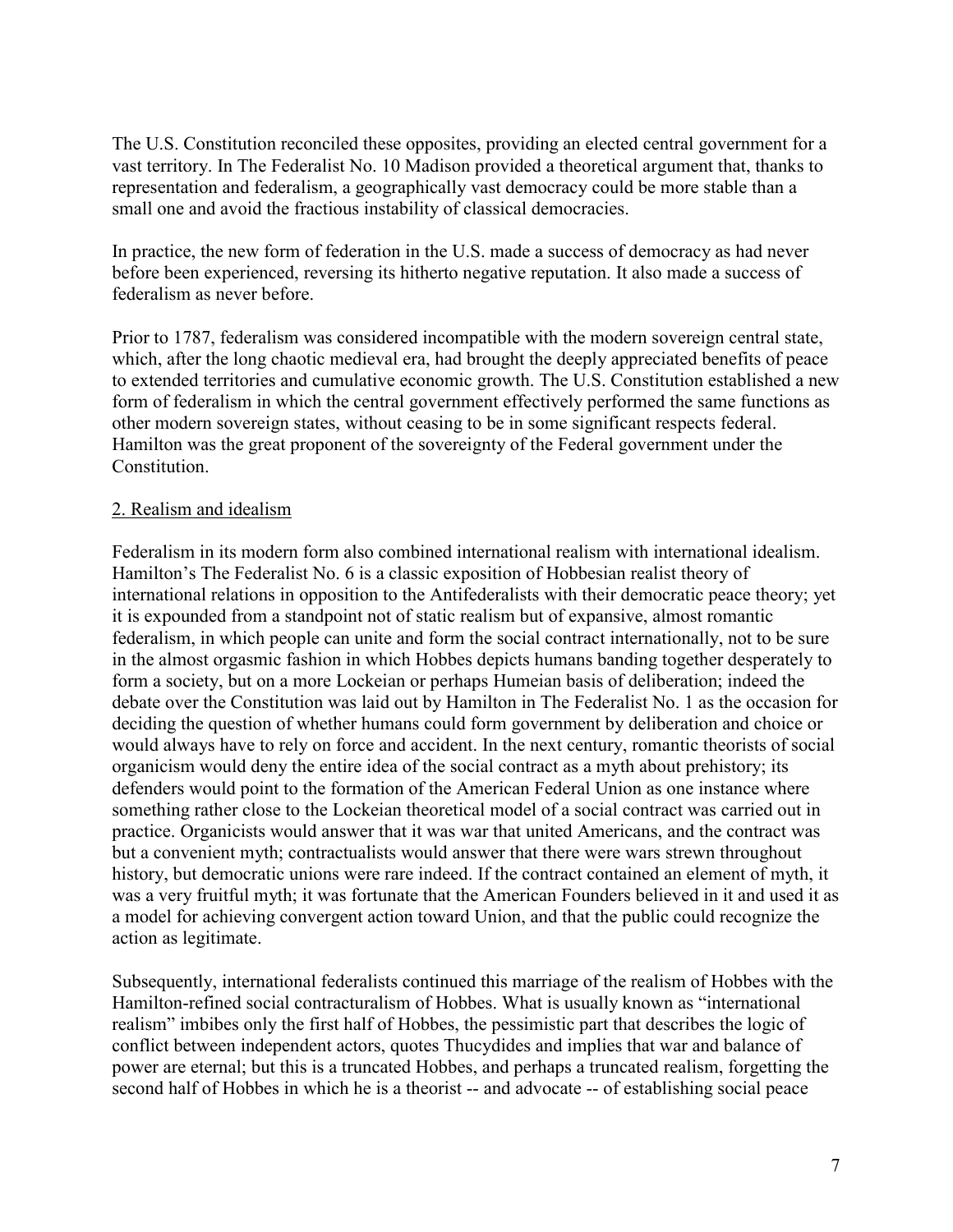through a social contract and a modern sovereign state. Both halves of Hobbes were upheld by Hamilton and by his international federalist successors.

## 3. Pacifism and patriotism; peace and national power

As a theory of progressively extending the public peace, international federalism was intimately connected with the peace movement which was also born in the 1800s and has usually had far greater popular visibility. However, much of the rest of the peace movement has tended toward opposition to its country's power, opposition to fighting particular wars, and often, pacifism and refusal of citizenship obligations to defend its country. On the extremes, this has led to an adversarial posture toward the mainstream norms of society, as a logical deduction from a view of the role of one's country in the world as pernicious.

Federalism took a decidedly different approach: it supported organized central power as a key instrument of peace, and it upheld citizenship obligations as they key to the stability of modern government and its ability to serve as an instrument of peace. Its goal was to extend citizenship obligations and the other virtues of patriotism, not abolish them. At the same time, it criticized patriotism and support for the law as self-contradictory if limited to applying within national borders and lacking a supranational complement: it meant upholding the law and use of force to suppress violence within the country while applying force without any adequate law, i.e. violently, outside the country.

Federalists managed to share in full the critique of power politics and of nationalism by pacifists, without sharing the adversarial posture toward their country's power in the world. Thus the formulation of Philip Kerr, Lord Lothian, a leading federalist since the early 1900s (as an Imperial functionary he helped form the union of formerly warring South African states, later he headed the Rhodes Trust, and he died as British Ambassador to the U.S. in the first stages of World War II), in the title of his most important work: "Pacifism is Not Enough, Nor Patriotism Either" (1935). The federalist goal was to extend the virtues of patriotism to the international level and thus transcend its vices, while embracing the values of pacifism without embracing its vices.

Federalism was at times close to the mainstream of the peace movement, at other times far away from it. In 1938-40, when pacifism was discredited by the results of appeasement of Hitler, Federal Union emerged as the leading sector or cutting edge of peace-ism, as shown by Martin Ceadel in his book on the British peace movement<sup>2</sup>. Earlier, during World War I, the League to Enforce Peace, a proto-federalist movement for world organization, was a massive movement. Still earlier, at the very founding of international federalism, when the peace movement was also inchoate, there was a close overlap. Andrew Carnegie, who as the wealthiest man in the world gave peace-ism a great boost, putting a large share of his money into the Carnegie Endowment for International Peace, was a federalist, writing a book on union of the English-speaking

<sup>&</sup>lt;sup>2</sup> Ceadel made a helpful distinction between "pacifism", the refusal to fight, and "pacificism", or all doctrines that give a high valuation to peace and all movements for peace. He criticized trenchantly the tendency in much of the peace movement and indeed much of the public discourse to equate the two and brand all non-pacifists as antipeace. However, he or his publishers conceded to general usage in the title of his book: *Pacifism in Britain, 1914- 1945: the Defining of a Faith* (Oxford: Clarendon, 1980).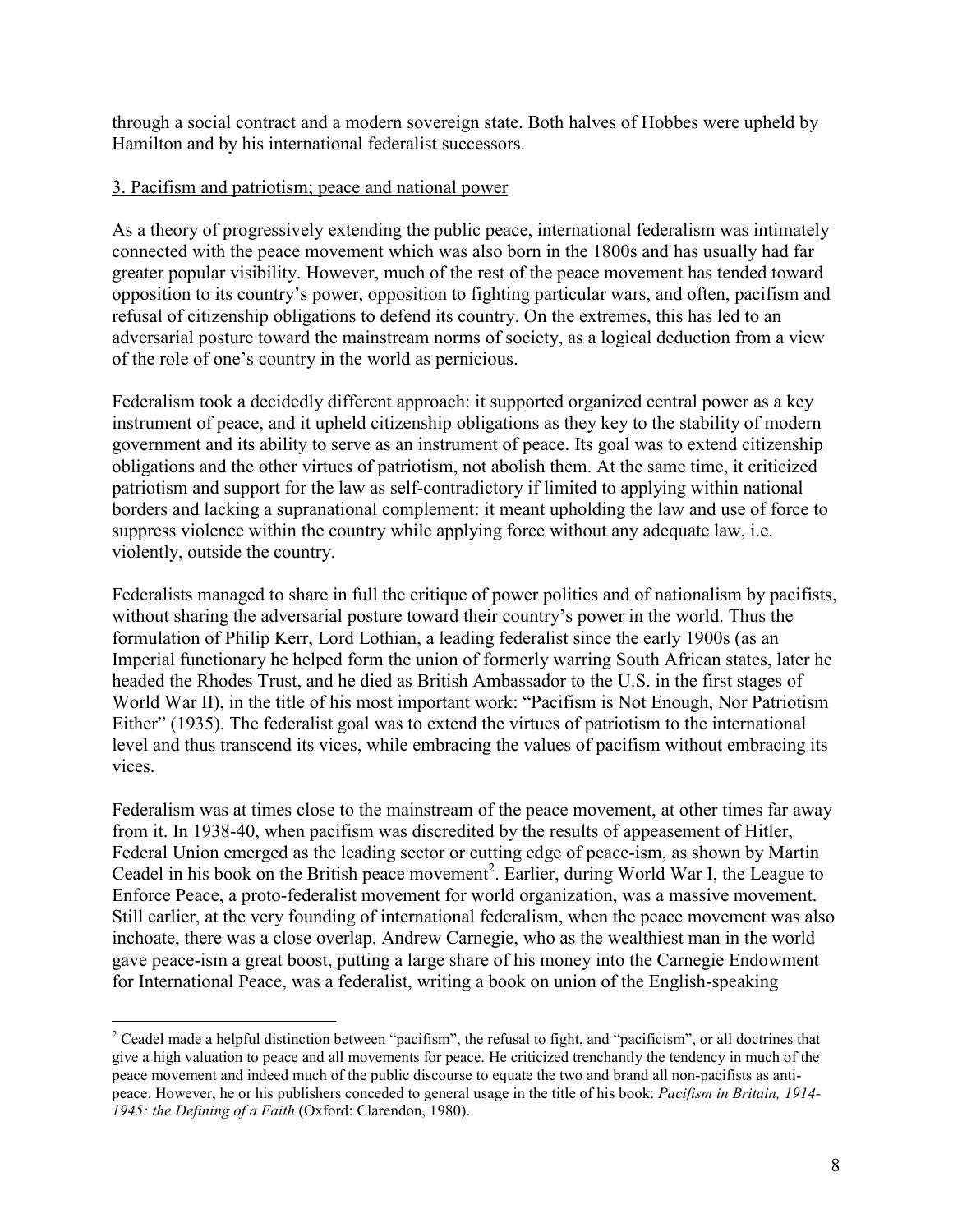peoples. John Fiske's work was endorsed by Benjamin Trueblood, head of the American peace society, whose book mentioned three valid and complementary paths in international federalism: European Federalism, English-speaking Union (what later evolved into Atlantic Union), and ultimate World Federalism.

However, there were also periods when the peace movement culture diverged sharply from federalist culture. The divergence has on the whole grown with time, particularly during the Cold War when the peace movement, aligned with the Left, aimed its hostility primarily at the Western side of the Cold War, unlike World War II when it aimed its hostility more against the Nazi side. The European and Atlantic federalist movements were during both periods aligned primarily with the West as the proximately integrable core of the future world order. Much of the Left welcomed it in the first period but turned against it in the second; this was one of the reasons for the organizational schism of world federalism from European and Atlantic federalism after 1943 (there was also a very different reason not related to a Left orientation: the atomic explosions of 1945, which made it more urgent to resolve problems globally right away). Euro-Atlantic integration, which claimed to be laying the foundation for a future unity with a liberated East, was widely criticized during the Cold War as driving the Eastern bloc together and exacerbating the division of the world. The debate would seem to be settled by the end of the Cold War, taking place as it did not by a neutral accommodation but by the dissolution of European Communism and by the efforts of all the successor states to join the Euro-Atlantic order. Still the gap between the two peace cultures remains deep. Indeed, it has sometimes been venomous on a personal level -- a century ago, Mahan despised Carnegie, despite their both being federalists and Anglo-American unionists, because Carnegie identified with the peace movement, and Mahan associated that with pacifism and enmity to the very powers he wanted to unite. At the same time, the schism should not be exaggerated. There was always an overlap between the two movements in membership and thinking. Even during the Cold War this overlap was never completely severed.

# 4. Freedom and union

The reconciliation of freedom with union is one of federalism's crowning glories. A Federal Union can be much deeper than traditional imperial unions, carrying a more powerful shared loyalty; it can cover a vast space without running into traditional center-periphery dynamics or the enfeeblement of the power-efficacy of the center as one gets farther away from it geographically. And, far from compromising freedom, it extends the space of individual freedom across its terrain, as well as providing greater space for diversity and minority rights than small democracies. As such, it not only reconciles but enhances freedom and union, raising both to a higher level.

### *A problem in this reconciliation, leading us from federalism generically to Atlanticism...*

However, there remains a fair question whether the freedom of a society might be lost through a deep union, no matter that it is federal, with other societies that do not share the same basic characteristics or same goals and vision of freedom.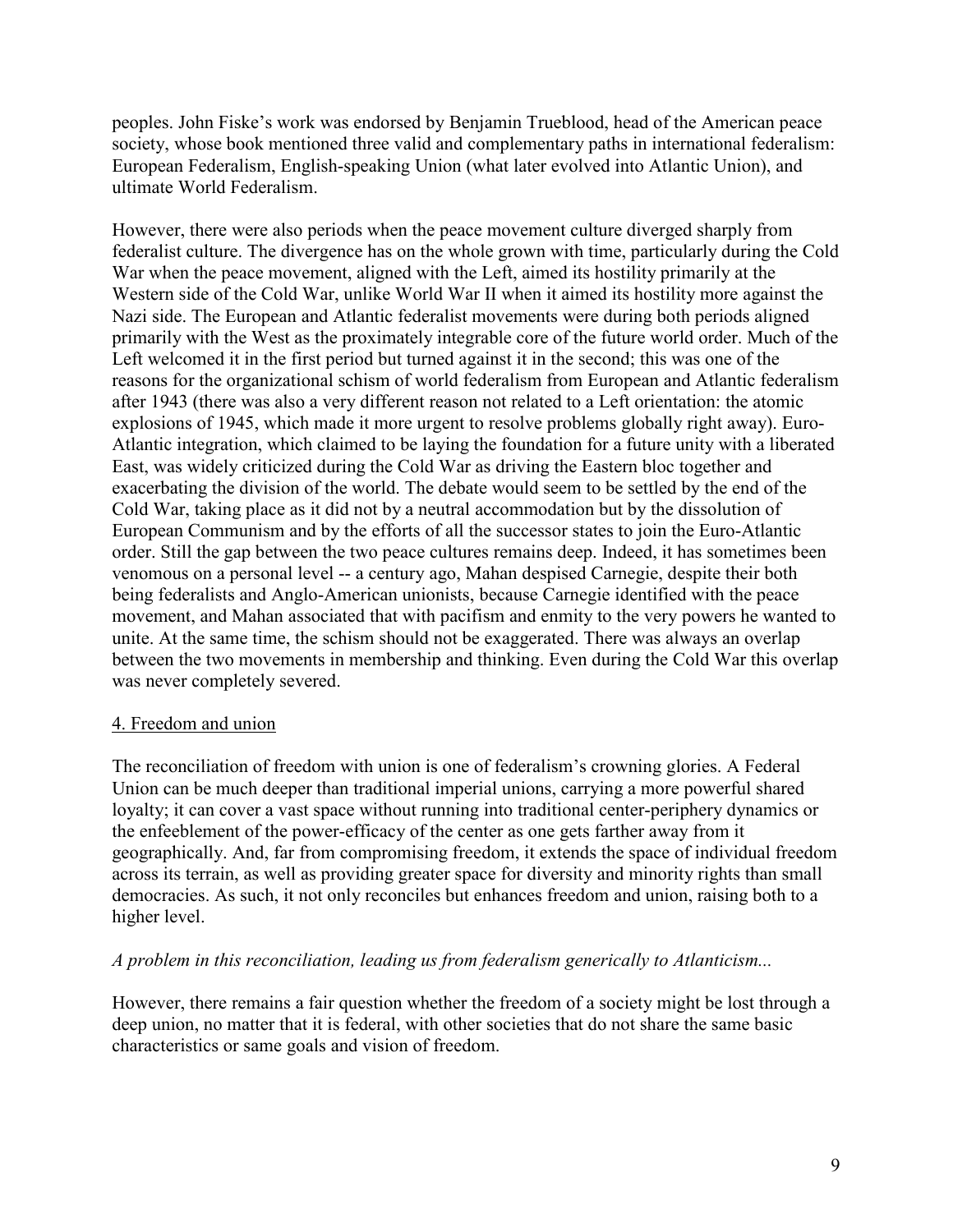European and Atlantic federalism have resolved this by choosing a field of members bearing a sufficient commonality of characteristics and goals, including a modern European-style society, a modern industrial market-based economy, and a modern liberal democracy. It can be argued how tight the standards have to be and how much they can be stretched; but the costs of stretching too far can be seen in the French and Dutch rejection of the EU Constitution, the decisive motive for which rejection, it is coming to be understood, consisted of fear of the EU elites' intention of admitting Turkey into the Union. This was more a fear of social destabilization due to immigration and wage differentials than of direct loss of democracy through differences in ideals, but the consequences could be the same.

World federalism proposes to resolve the question through a looser federation, which does not amalgamate the societies into a common society with a common citizenship free to move about throughout the terrain or to vote equally, but nevertheless strengthens the capabilities for common global action by enhancing the UN's voting procedures; in most versions its proposals really would be more fairly described not as federation but as confederation, with the maximum proposed at the present time limited to a "triadic" form of voting in which the wealthy democracies of the world, or any major portion such as half of them, would retain a collective veto in return for giving up the individual national veto in the Security Council. This however reopens the question of whether such a veto-laden global confederation would be adequate for managing the urgent problems of interdependence -- the very problems that formed the logical argument for the world federalists' separation from the European and Atlantic federalists in the 1943-47 period and for their insistence on world federation as a proximate rather than ultimate goal.

Atlantic federalism proposes to evolve toward an ultimately deeper world federation by forming in this period a deep federation among compatible societies and then gradually absorbing other countries into it as they become compatible. This leaves a similar question: how fast can societies become compatible, and, in a world in which the Euro-Atlantic grouping today -- even in its most extended form, the OECD plus OSCE -- comprises only about 20% of the population of the whole, could the remainder ever be included in any relevant timeframe without undermining the necessary imbalances on the side of democratic stability?

It seems that neither Atlantic federalism nor globalism can fully solve the urgent requirements of world peace, for similar reasons: navigating from different directions, both run up against the same deep divisions between societies on the global scale. Globalists run up against this immediately and so water down their proposals, Atlanticists gradually and so water down their pace of reaching the global level. The two approaches, combined, could do better, and the "concentric circles" doctrine of Atlanticism offers to combine them, but is still far from able to give a guarantee of world peace and survival. The same modern social and physical technologies that have created an urgency of needs of deep world unity have also heightened the division between societies that obstruct such unity. There is no adequate solution; Atlantic federalism's maximum claim is that it is, with the help of its concentric circles doctrine, the least inadequate.

# *The additional, specifically Atlanticist syntheses*

5. Independence and empire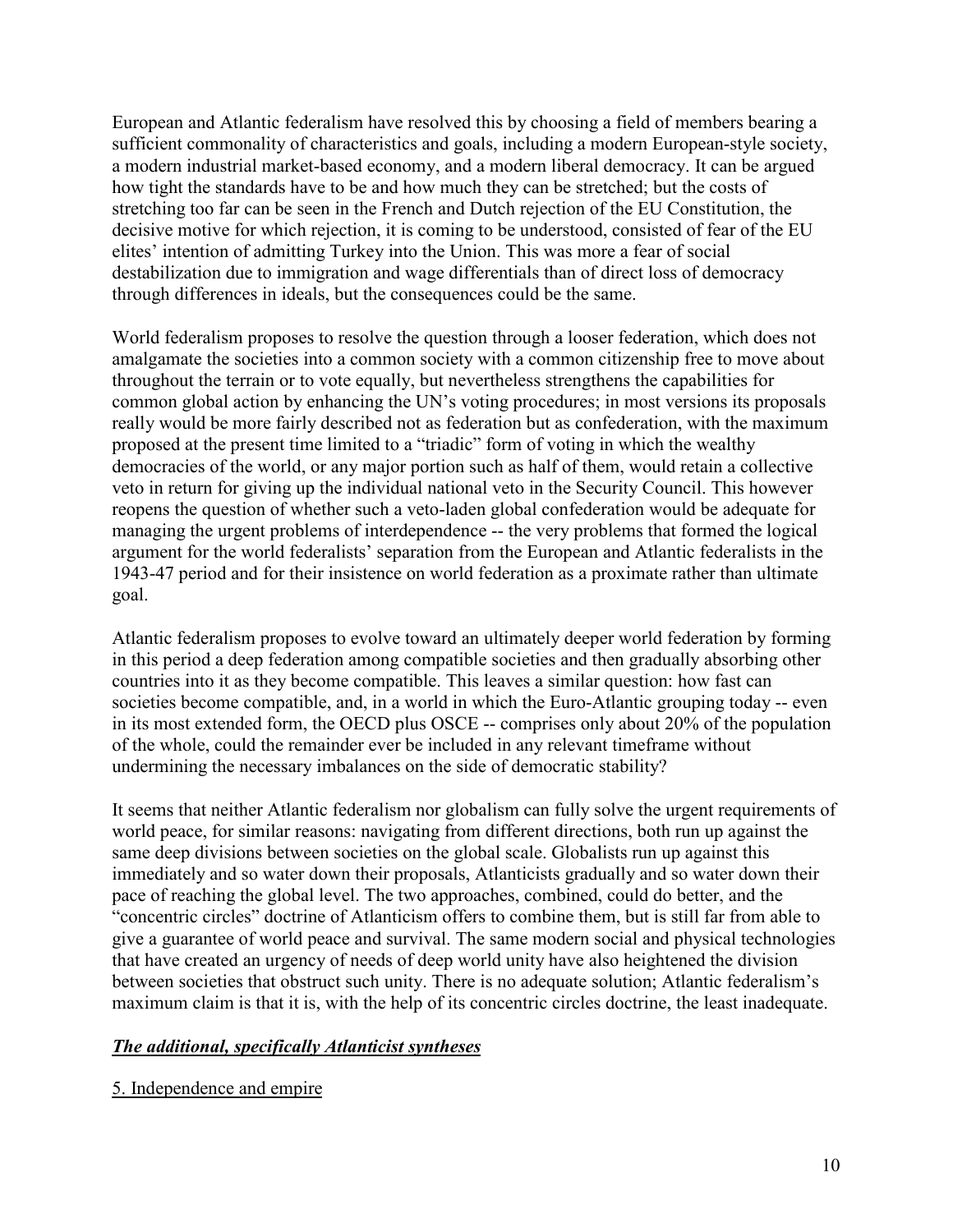Freedom is associated in most patriotic minds with national sovereignty and independence; union sounds like its betrayal, irrespective of what it does for individual liberty. At the same time, there is a great historic tradition of empire, which though out of style in contemporary rhetoric, used to levy just as strong moral claims against the advocates of nationalism and independence as the latter do nowadays against empire. Federalism is an at least partial reconciliation of the two, providing the potential for the expanse of empire while providing for the substance of freedom of its member individuals and some part of the substance of freedom for its member societies, although not for their sovereign independence.

There is another aspect of this, which provides partial answers to the questions left hanging in (4) above. In what has been called -- particularly by its opponents in the Wallerstein school of neo-Marxists -- the modern "world system", the Atlantic grouping is understood to sit at the core of the entire world system, and to have sat there for several centuries, with roots going back to 1492. This world system is typically branded "imperialism" by its opponents, although Wallerstein at the same time attributes its successful emergence to the absence of a unifying empire within the Atlantic heartland.

One would only have to make a slight twist in the language of "world systems theory" to say that there is only one serious empire in the classical sense -- that is to say, a world empire project - in the modern world: the Atlantic one. And this would not be too great an exaggeration in fact. The actual Atlantic empires, first the Spanish later the British, were projects of leading empires for the world; all the other empires -- the German, the Russian, the Soviet, the Japanese, the Chinese -- were at best regional empires, acting complementary within their limited sphere to the global expansion of Atlantic Europe; at worst, they were projects for national and regional insulation, sometimes carried to the point of autarchy, against the leading Atlantic sector of the world.<sup>3</sup> The anti-imperialist rhetoric of the latter empires is, on this interpretation, consistent with their essence on the world scale, even if easily ridiculed as hypocritical in view of their often harsh internal imperial rule; the anti-imperialism of some of the Atlantic countries – American opposition to European imperialism up into the 1960s, European attacks on American hegemony or imperialism since then -- is, by contrast, paradoxical, since it is directed primarily against their own world empire-project.

Atlanticism, as developed since the late 1800s, would in this theory be understood as a project for unifying the core countries of the Atlantic-led world system, with a view to rendering their global hegemony consistent and sustainable. In so doing, it would overcome the core contradiction that Wallerstein attributes to its essence; for Wallerstein, working on the same view of an irreconcilable antinomy as the proponents of an absolute contrast between competition and cooperation, or culture and civilization, holds that the creativity of Atlantic civilization is due to its disunity and combative internecine competition. Atlanticism holds, by contrast, that its mutual

 3 Lewis Feuer, in his last book, *Imperialism and the Anti-Imperialist Mind* (Buffalo, NY: Prometheus Books, 1986), revived the classic idea of empire -- its grand tradition, so to speak, from Alexander the Great to Caesar to the British Empire -- as an optimistic world project, while arguing that backward-looking empires, with their defensiveness and autarchy, were really closer to the anti-imperialist tradition. The highest philosophical exponent of the imperialist tradition was Dante Alighieri, De Monarchia, part of which has been republished in English under the title "On World Government".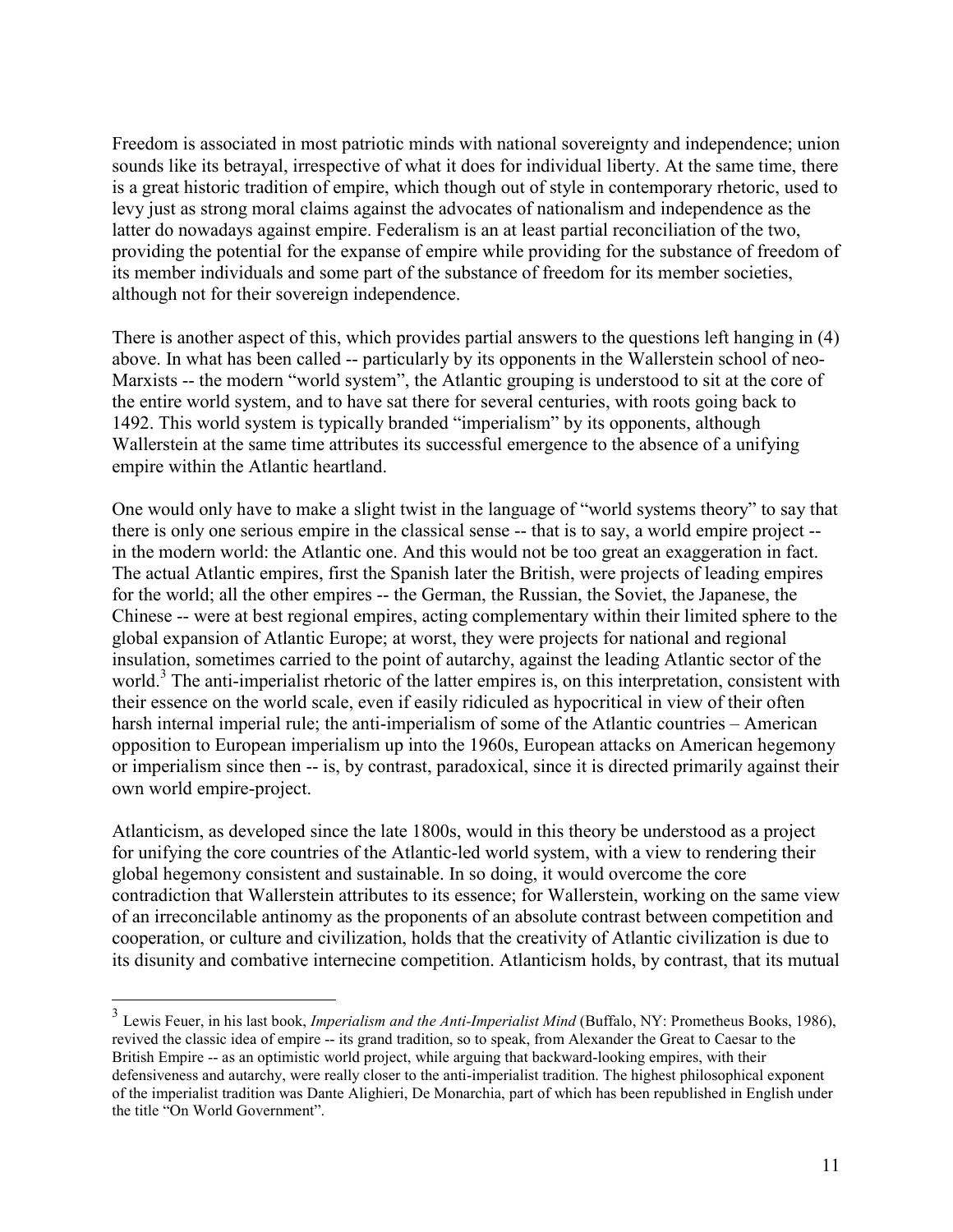structures of cooperation, up to an including a common sovereignty organized along principles of federalism, are compatible with and indeed serve to enhance its creativity and initiative. As such, the Atlantic "empire", which has held the world leadership but managed it inconsistently since the 1600s, would become a consistent world-leadership project.

This in fact has been the viewed shared by the most important Atlanticists ever since the 1890s. In the initial, "Britannic" stage -- Imperial Federation, English-speaking Union, Curtis, Lothian, the Round Table group -- it explicitly emphasized "empire" as a reality and a project; it aimed at stabilizing the world empire-project of the British Empire by federally uniting its core "old Commonwealth" members and then reuniting them with the revolted member America, so as to give it a base of operations more adequate to its scope. In the second stage -- Streit, Federal Union, Atlantic Union -- it emphasized "leadership" not "empire", underlining the systemic role of the Atlantic countries as holding collectively an overwhelming hegemony in the world order (or world disorder), and seeking sufficiently efficient and reliable unity among them to render their leadership consistent and order-inducing. This was the perspective underlying the efforts of the main progenitors of the Euro-Atlantic institutional constructs after 1945, although never explicitly embedded within those institutions, and often forgotten since. In both stages, Britannic and Atlantic, it envisaged a long evolution from the union of the core Atlantic societies to the integration of the larger populations in the imperial or global periphery; in both cases, it had the Europeans empires at hand as institutions for mediating that evolution and buying time.

The actual Euro-Atlantic institutions, however, emerged later, after 1945, when the empires were already gravely weakened, and the institutions had no active relation to the European empires; rather, they sat passively watching them disappear. Undoubtedly the institutions emerged more easily by skirting the imperial issues; it was enough trouble to integrate the defenses and societies of the metropolitan core of the Euro-Atlantic world, without the added difficulty of integrating their imperial -- and in the case of America, deep-set anti-imperial -- perspectives. The Suez crisis, when American anti-imperialism led to harsh action against its major allies - rocked the Atlantic Alliance and took the wind out of it for a long time, but did not kill it. Out of area cooperation never made much progress in NATO during the Cold War, but was always on the agenda, and finally began to move forward after the Cold War ended, with common military actions in the Balkans in the 1990s and, on a lesser scale, farther afield in Afghanistan and Iraq after 2001. The basic "old Atlanticist" program of collective global leadership thus remains in force and has been advancing, even if, as always in history, much slower than advocated and, it would seem, dangerously slower than needed; meanwhile, however, its old assumption of inheriting empires spanning most of the world, as instruments for global management and buying time, has faded into history. It thus has more tasks to manage with fewer instruments than anticipated. With the advance of technology into weapons of mass destruction, not really envisaged in any of the original Atlanticist writings from the 1890s to 1939 – although they all envisaged increasing interdependence and increasing destructiveness of warfare in general terms – it also has less time.

6. Unilateralism and multilateralism, unipolarity and multipolarism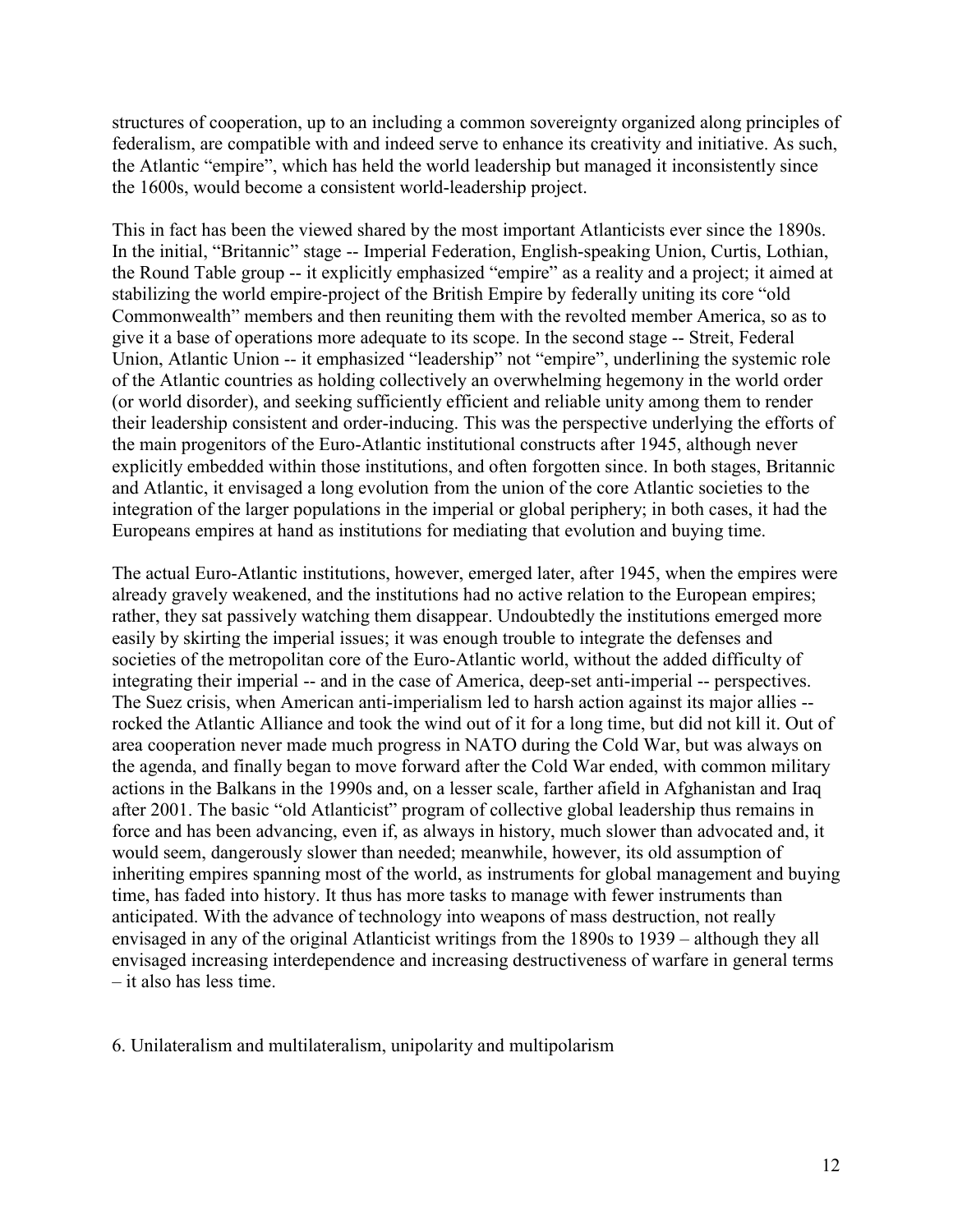Multilateralism is reliance on "multilateral" international institutions. Unilateralism is reliance on old-fashioned independent national action. The term is usually employed pejoratively because we are in a post-1914 world where collective institutions exist, and where separate national action has been seen to bear an enormous risk of bringing chaos and destruction, along with other negative consequences, often unintended and self-defeating.

The League of Nations was the classical instance of a multilateral institution, and it proved unreliable. Placing reliance on the unreliable is unwise. Placing reliance on separate national action, with frequent self-defeating consequences, is also unwise. The conundrum seems unresolvable, as long as we are dealing with only classical, multilateral, intergovernmental institutions on the international level. One can safely enough say that multilateralism should be the first resort, unilateralism the last resort, but as long as multilateralism is not very effective, the last resort may recur frequently.

Functionalism and federalism aimed to create different kinds of institutions. The new institutions were to operate, not on a basis of negotiations among independent powers equilibrated in a classically multipolar balance of power, but rather on the basis of a "fusion" of their powers and purpose (Monnet), with common planning for the fused powers in order to realize the fused purposes. This would constitute a common structure of real substance, a sort of collective unipolarity. Reliance on them would make sense: they would be working reliably, with a real and constant power to their back, rather than shuttling back and forth among the shifting sands of a multipolar balance and hoping for powers to be lent by member nations at the last moment for an urgent purpose.

However, as we have seen, not all the world could be united, at least not in any near timeframe, into deep common institutions. Atlanticism answered this problem with a two-tiered concept of unipolarity: powerful collective institutions among the Atlantic democracies as the lower tier, eliminating their unnecessary habits of mutual multipolar competition and constituting them into a unipolar structure; which structure would in turn, by the very fact of the new-found coherence of the Atlantic powers with all their economic and geopolitical assets, hold an unchallengeable hegemony on the global scale, providing a coherent leadership of the world order and providing a fairly reliable force to stand behind the global institutions on the occasions -- likely to be most of the time -- when they accepted the orientation of the unipole.

The federalism of Madison and Hamilton, despite its being typically understood in a language of "checks and balances" which sounds very much like classical multilateralism and indeed multipolarism, in fact eliminated the multipolar checks and balances of the pre-1787 confederation, and replaced them with a unipolar structure of common power, with an effective executive, the general guidance of which was in turn handed to a legislature and electorate within which there was to be a broad pluralistic balance of ideas and influences. One might speak of it as a "multilateralism of influence within a unipolarity of power". The Atlantic federalism of the 20<sup>th</sup> century retained this approach, finding a way to apply it to the international and global levels, albeit needing a mixed two-tiered arrangement rather than applying it pure and simple.

European federalism also retained the Hamiltonian unipolarist approach for its internal ordering; the multilateral balance of influence within its common institutions does not detract from the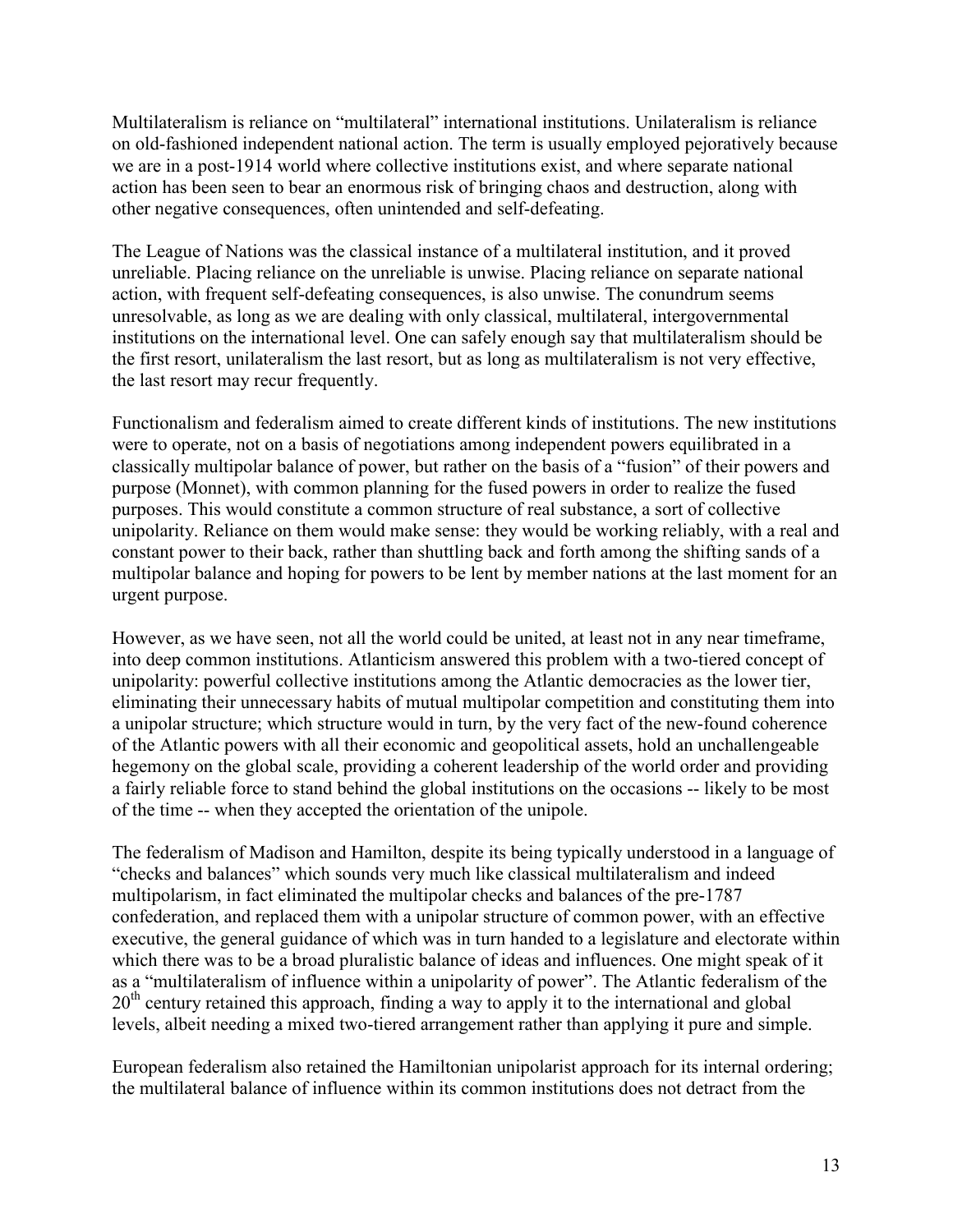unipolarity of orientation of all of its members, a unipolarity which is organized both on the EU level and, militarily, on the Atlantic level. Despite this, a substantial part of the EU has joined France in arguing for an opposite, multipolarist philosophy when it comes to external, global affairs.

In the contemporary debate over multilateralism and unipolarism, centered around the war in Iraq and U.S. "unipolarity", Tony Blair said that the goal of Europe should be multilateralism not multipolarism. In making the distinction, he implied that his goal was not a classical multilateralism but one that accommodated to the reality of unipolarity, with a shared orientation of the great powers rather than the equilibration as the basis for action and for bargaining. France, its national elite speaking with almost a single voice, answered that multilateralism can be achieved only by multipolarity, in order to restrain American unilateralism. There was a logical leap in this; multipolarity would not guarantee multilateralism but rather would distribute more equitably the capabilities for unilateral action; it would at best guarantee greater equity in the various powers' reliance on or divergence from multilateralism. Javier Solana, who before moving over to the EU, had headed the unipolar Atlantic military structure whose cohesion underlay the very possibility of an effective confederal EU, has insisted in EU documents on the term "multilateralism" being qualified by the adjective "effective", which takes away the anti-American sting; as we have seen, it implies a degree of functional or federal unipolar underpinning that moves outside of the range of classical multilateralism. Nevertheless, neither party to this debate -- neither within Europe nor between Europe and America -- has risen above the base-line antithesis based on treating unipolarity simply as "American unipolarism"; none of them have recognized that the actual unipole on the global scale has been around for most of a century and is Atlantic, with America's role as a unipolar leader within this unipole. In other words, unipolarity is three-tiered, instead of two-tiered as proposed by the early Atlanticists: an intergovernmental global system; a part-organized split-level Euro-Atlantic system as its unipolar core, using a mix of federal, functional, and intergovernmental structures to organize itself; and a fully-organized American federation as the inner core of the unipole, providing cohesive leadership filling in for many of the holes in the institutions. The virtues and vices of American power, and of its unilateral uses substituting for consensus, could be discussed more rationally within this framework, along with more viable prescriptions for making multilateral institutions effective. It would become evident, within this framework, that a relevant prescription for more completely embedding American power would speak of enhancing the collective structures on the Atlantic level, not just relying more on the global structures.

### 7. Nationalism - regionalism – universalism

Nationalism and universalism stand as apparent opposites, with regionalism as a compromise inbetween. Atlantic federalism, however, stands not fully with regionalism but with a reconciliation between regionalism and universalism.

Nationalism offered the reality of national-state power, a status quo that could seemingly be upheld without the difficulties of change in loyalty and habit; yet nationalism was an unstable emotional brew, always tending to spill over, no matter whether outward in aggressiveness or inward in isolationism and autarchy, to upset the status quo. And nation-based power politics,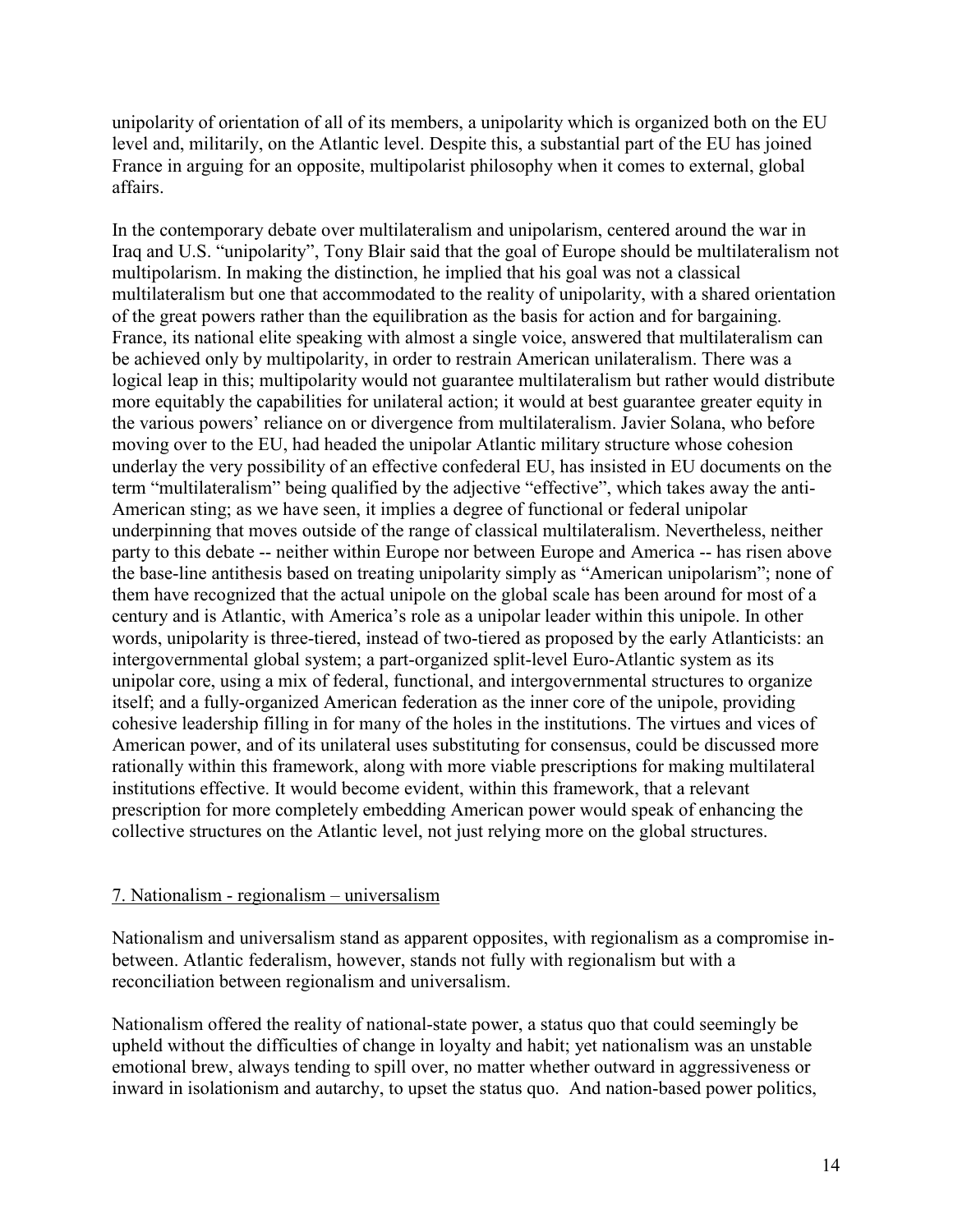even when pursued with relative calm and rationality, entailed an incessant posture of threat and risk of war, a problem compounded by the number of independent actors and the growing destructiveness of armaments. World War I led to the widespread conclusion that nationalism was no longer acceptable as the primary foundation for world politics and that the peace must be organized.

Universalism offered a direct logical solution to the global problems, and offered an equal and complete renunciation of nationalism. But uniting all the nations of the world proved too hard a task in the League of Nations, except in reaching the most superficial level of unity; power politics continued unabated beneath the surface of League activities, and the fundamental realities remained those of nationalism. Indeed, the League, though it had substantial popular support, did not substantially penetrate national sovereignty or amend, restrict, or supplement national loyalties with global loyalties.

Since the main realities remained national, meaning that power politics struggles remained decisive and negligence of them could have disastrous consequences, many people felt constrained to return to nationalism in its various forms, including isolationism, rather than continue in the clouds of League internationalism. Yet the retreat into nationalism proved an even more destabilizing factor: in a world of increasing interdependence, where national borders had already been overspilt by transnational problems and by national policies, there was no innocent return to a "normal" nationalism, but an ideologically inflamed regression into an extremist nationalism, one that promised radical national policies that would be so powerful in their effects that they would overcome even the global problems that might otherwise seem far beyond the reach of the national state. National Socialism and international Socialism were in this regard two sides of the same coin; the one proposed to puff up nationalist sentiment and organize a nationalist ideological uniformity to an overpowering level, the other to organize national economic unity and a socialist ideological uniformity within the nation to an equally overpowering level. No less an international socialist than Trotsky traced these two forms of totalitarianism to a desperate attempted sublimation into nationalism of the international problems that were in reality intractable to the nation state.

And so nationalism again failed, just as universalist internationalism had failed. And regionalism, while potentially useful for managing regional problems and overcoming intraregional power politics, was also potentially a builder of just another, bigger nationalism competing in the same sort of multipolar power politics struggles that had led to World War I.

Clarence Streit, a war veteran and New York Times correspondent at the League and author of the main manifesto of contemporary Atlanticism in 1939<sup>4</sup>, described colorfully the torment of internationalists in the early decades of the twentieth century: with frustration as its mainspring, he said, the pendulum has swung back and forth between nationalism and universalism. Streit proposed a point for the pendulum finally to come to rest: an Atlantic Union that would be "regional" in that it was started out not universal but with a group of countries with shared characteristics, yet universalist in that it could let in other countries on a basis of universal principles. It would have, as its inner mainspring, an idea of serving as a dynamic "nucleus"

 4 Streit, Clarence K., *Union Now: A Proposal for a Federal Union of the Democracies of the North Atlantic*, New York: Harper, 1939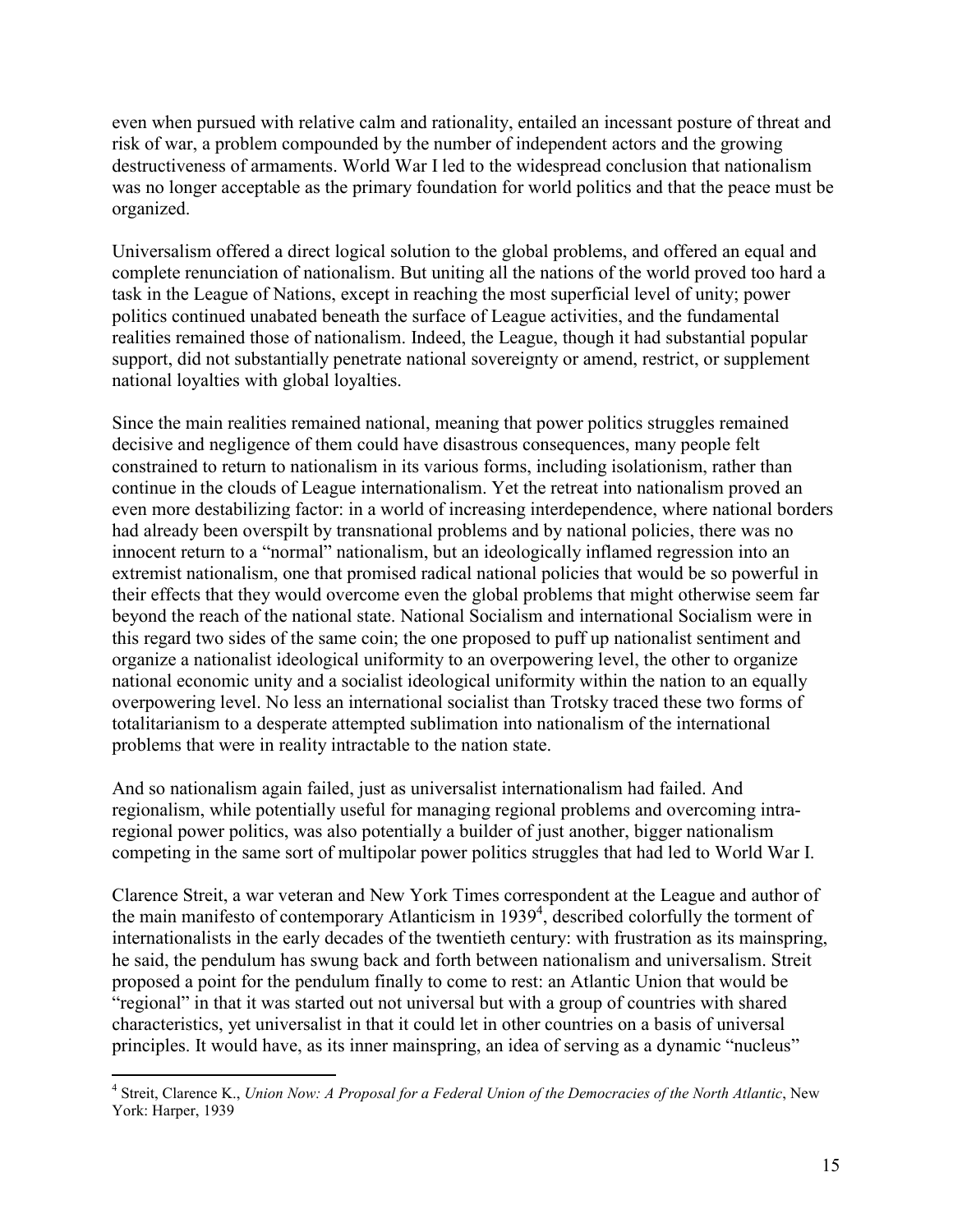union, set up in such a way as to give it a natural tendency to evolve over time beyond its starter countries to universality.

During the "critical decade" of postwar America and Europe, the pendulum did in fact settle down. Euro-Atlantic integrative ideas and policies prevailed in the American and Western European elites and governments. The results were no longer primarily destructive or disillusioning, as with the nationalism and universalism of the preceding four decades, but primarily heartening and stabilizing. The construction could thus grow cumulative. This may in great part be credited to the development by Streit and others of compromise and synthesis perspectives: compromises such as European regional Union, and syntheses such as Atlantic super-regional Union as a "nucleus" for gradual approximation of universalism.

However, the pendulum never stopped swinging entirely, and in the decades since the 1960s, when Atlanticism faded out of public view and Atlantic integration survived only on status quo momentum, the swings have again grown greater in amplitude. New bouts of isolationism and unilateralism were detected on Left and Right in America, and periods when bashing of international institutions has seemed to predominate over reform of them. Nevertheless, the swings are still not nearly as extreme as the swings of the period 1910-1940; the Euro-Atlantic constructions endure despite many a prediction of their death, as does the global UN system; even the cumulative progress in many respects continues.

So let us consider, finally, what was right and what was wrong in the nucleus idea. As a reconciliation of the antinomies, hard power and soft, peace and patriotism, freedom and union, has it been a powerful enough synthesis, adequate to the needs of both ends of these equations?

# 8. The "Atlantic nucleus" synthesis of universalism and regionalism

The idea of the nucleus was this: to unite some countries now, selecting those countries that were compatible and whose union would serve to bring coherence to the core of the world order, and draw in other countries later. Not all countries could unite at once, or even in the very near term, but the Atlantic democracies were ripe for Union: they had mature experience as representative democracies, they had an entire series of sociological and historical commonalities, they were already deeply interconnected economically, they had nothing worth fighting against each other about, and the major powers among them had been allies in the existential battles of World War I alliance, with roots of their alliance going back much earlier. If they united federally, they would immediately form a core of stability for the world order: their Union would have such military predominance as to deter any aggressor such as Hitler from hoping to win by war, and would have such economic predominance as to provide a working global currency and secure the foundations for crisis-free development of global trade. In fact they already were the core of the world order -- as New York Times correspondent at the League of Nations, Streit had observed that the League worked effectively when, and only when, Britain, France, and America (despite its non-member status) agreed -- but they were failing to lead in a coherent, world-ordering direction due to their inability as independent countries to achieve consistent coordination. Once an international Union was in place and held the core assets of the world order, other countries would want to join. They would be encouraged to aspire to this, and could be allowed to join upon achieving an adequate level of democratic maturity. The Union would thus grow gradually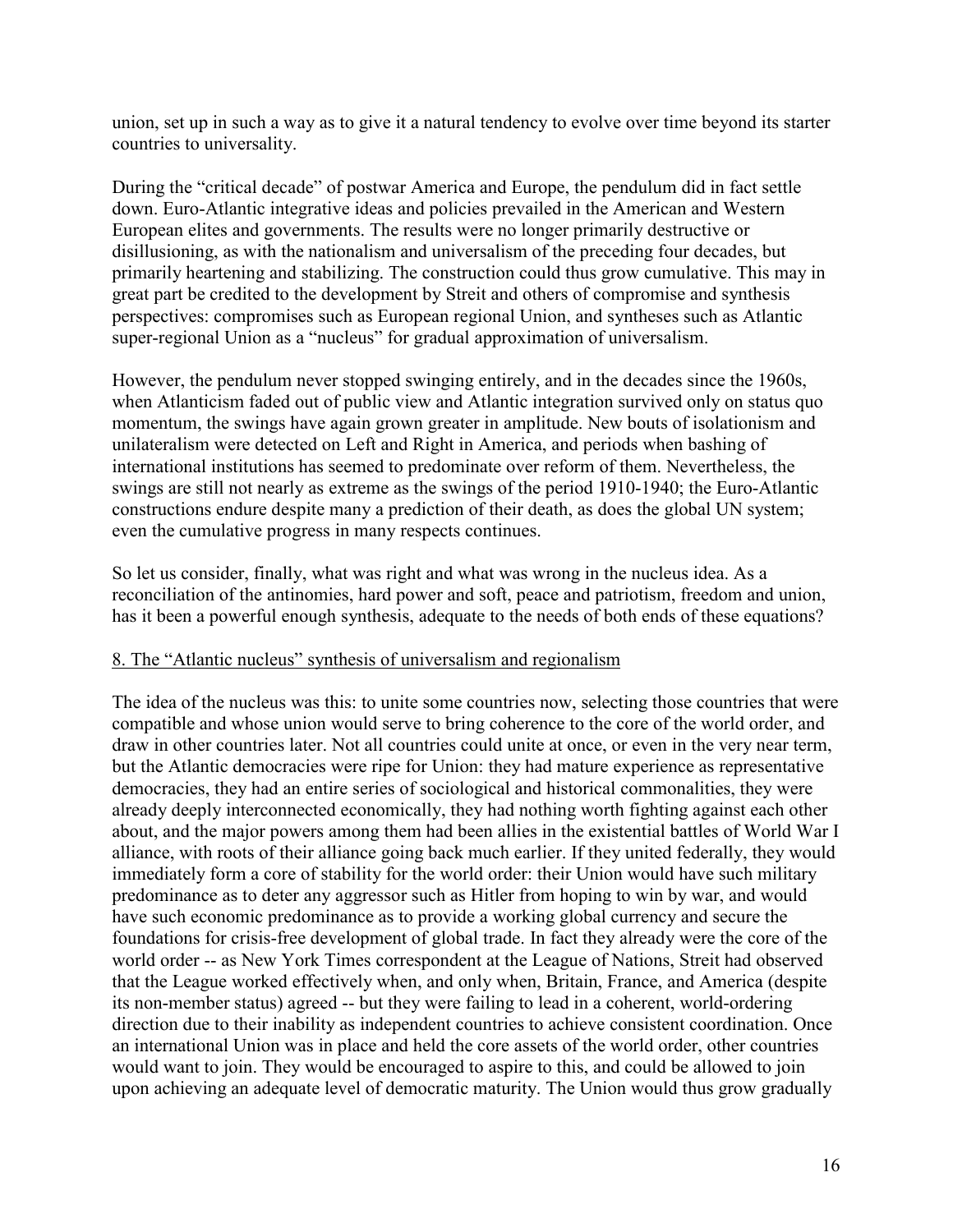to universality: for freedom and democracy were not regional cultural characteristics but universal human potentialities and aspirations.

Just in case anyone answered -- as many did -- with the easy argument that this was a culturally biased view, Streit observed that one could not imagine free people overthrowing their governments in the hope of joining a union of authoritarian regimes, but one could imagine an unfree people over throwing its dictatorship in order to join a union of free societies. Here cultural relativism might seem to have met its match in common sense, although in much of academic international relations discourse, the paradigm of realism, with its relativistic premise of equally valid nationalisms and equally valid power politics of all states, tended to suppress the ability to perceive this point of common sense for the next half-century. So did the paradigm of socialism, with its deprecation of the universality of Western bourgeois democracy. So did the paradigm of pacifism with its adversarial postures toward the power and ideology of its own country; like realism, it warned against the arrogance, naivete and belligerence of the ideologists of freedom. It took the experience of 1989-91 to overcome the combined predominance of these paradigms, which were united in the matter of denying the universal validity of the Atlantic nucleus. By then, ironically, the emergence of the Third World had long since provided a different and more plausible basis for doubting the universal applicability of the Western experience.

Streit in fact presented two scenarios for enlargement: to the industrialized autocracies, and to the colonial world. The industrialized autocracies would have to throw off their dictatorships, and he indicated that he expected them to do so in a reasonably near timeframe, with Germany, Italy and Japan likely to be in the first wave that would throw off its dictatorships and join the Union after the latter was formed, and Eastern Europe and Russia likely to be in the second wave. The colonial world, by contrast, was expected to ripen gradually to democratic maturity: the Union would encourage democratic development there; would adopt a Northwest Ordinancetype policy for admission of the entire area; would, by the hope engendered, transform the colonial mentality and trump the nationalist pressures for independence; and would duly upgrade the status of the ripening countries by evolution.

Streit's schema for the industrialized autocracies came true like clockwork, even without a full federal Union. On this level, the synthesis proved powerful indeed. However, his schema for the colonial world was impossible without a Union thorough enough to subsume the then-extant imperial structures and give the colonies hope of evolving into membership, and might have been impossible even in that case. Instead, independence came everywhere in the colonial world, bringing new nations, and new nationalisms that tended to deepen and "nativize" further with each passing generation.

Odds kept fading farther and farther for a reunion of the ex-colonized countries into the emerging union of the former imperial metropolitan countries, and not only because of the entrenchment of nationalism. The population imbalance between the poor ex-colonized countries and the rich ex-colonial masters widened dramatically over the years; in order to achieve the ratios necessary for a non-destabilizing reunion, the imbalance would have had to move far in the opposite direction. The obstacle to union posed by this imbalance could in principle be overcome if the gap in wealth were overcome, but this is a very long-term prospect. Thus far, while the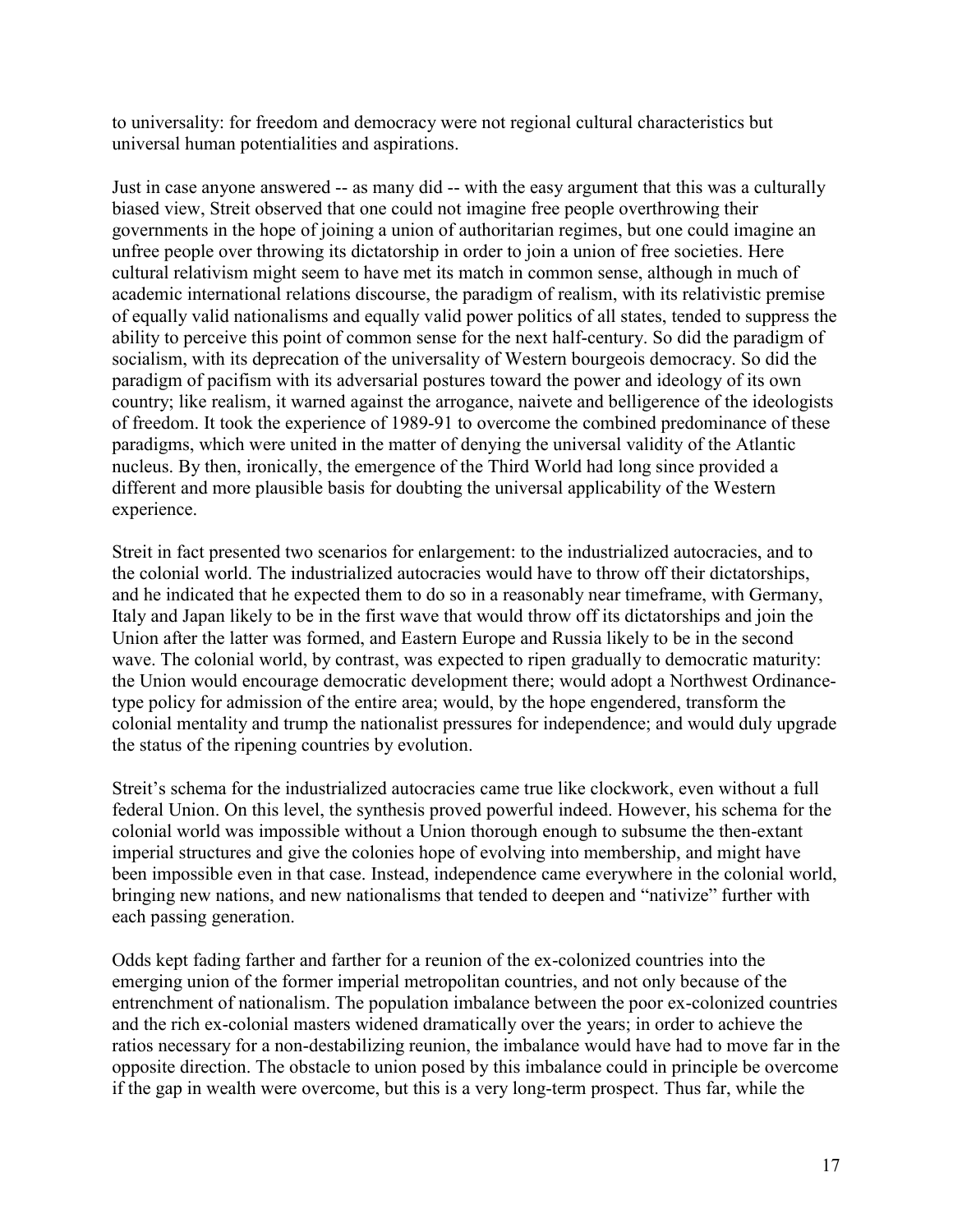gross economic growth of the global South has been more rapid in recent decades than that of the global North (a fact which is at least worthy of note for those who have taken the antiglobalization rhetoric at face value and assumed that the North has been growing at the expense of the South), the per capita growth of the North remains greater, due to the continued increase in the number of "capitas" in the South. If recent trends of major slowdown of population growth in the South were to lead eventually to equalization of population change curves between North and South -- and that will take a long time, given the delayed effects of fertility reduction in Southern populations which remain quite youthful and in their prime -- and afterwards technological advancement and economic growth lead to a reduction of the per capita wealth gap by several orders of magnitude, then the labor forces and societies may finally become integrable between North and South without destabilization. Looking at the progress of science, anything seems possible; looking at every sociological, demographic, and economic indicator, it seems a very long way off.

Until then, the "nucleus" model for integration of the South into the North seems inapplicable, except for a small number of countries -- thus far mostly a few small countries in East Asia -that seem to have managed the passage from South to North and are de facto a part of the "Economic Atlantic", such as South Korea and Japan which are in fact members of the OECD.

If the nucleus-absorption model is not fully relevant, there is greater relevance in the other side of the "nucleus" coin: concentric circles and the nucleus-core of world order.

The Atlantic Union, we may recall, was to serve as a stabilizing core of world order, providing the military and economic security for cumulative development in member and non-member societies alike. This prospect was contrasted by Streit to the destabilization of the early 1900s - world wars and depressions -- that encouraged Communist and fascist reactions among emerging countries outside the original, democratically-committed Atlantic coastal area.

Moreover, the Atlantic was to be only one of the "circles" of international unity; the American Union would continue inside it, a European Union would be possible inside it, e.g. for the more intimate harmonization of homeland security measures and economic policies that is needed among contiguous countries, and more to the point, a reformed global League of Nations -- what became the United Nations -- would continue to exist as an outer circle encompassing the Atlantic Union. Here in his prescription, as earlier in his diagnosis, Streit relied on his observation that the League had worked when Britain, France, and America agreed. United in a Federal Union, those countries would always agree; the prospects for the reformed League, or UN, would be greatly improved.

The point still largely holds, with the proviso that Russia must also be integrated and China led along in order for the united Atlantic grouping to lead today's Security Council consistently. However, the point would need greater emphasis today, since most of the world is at a great temporal distance from the prospect of joining the nucleus. This suggests a need for an increased focus in this era, beyond that shown by Streit, on making the UN system work better and on strengthening its own structures. The West, even if fully united, would need all the help it could get from the UN in managing and mediating the long transition period before global order might have a prospect of becoming truly universal and consistent.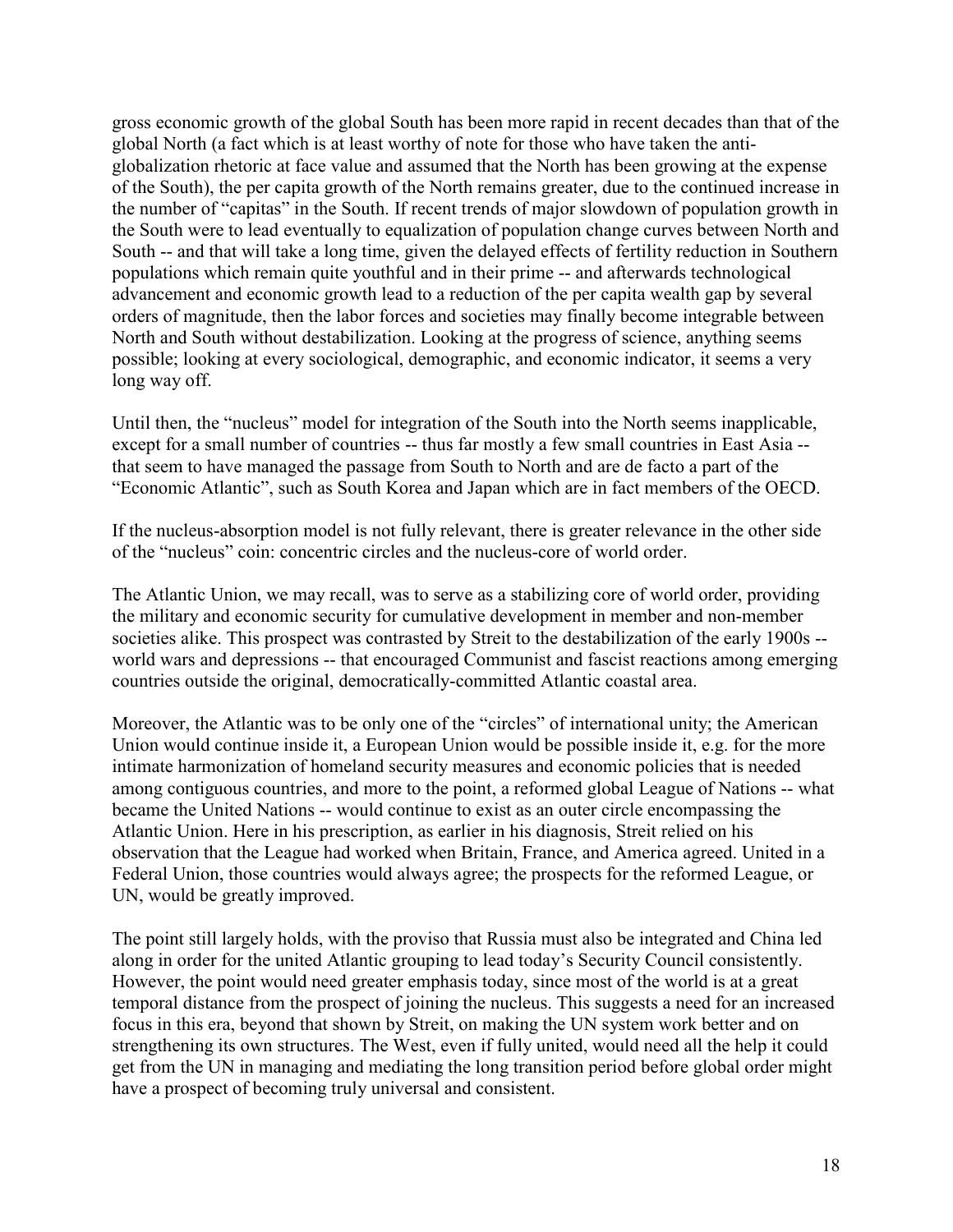9. The "nucleus" synthesis of hard and soft power

Here the basic points are obvious and have been validated empirically in practice. In the future, it can be expected that steps toward Union will continue to have a powerful multiplier effect on both hard and soft power, but minus one of the core factors -- the attractive pull of this-era membership hopes -- when applied to the emerging and future issues and conflicts with and in the Islamic and Third worlds.

a. Hard power. It was argued that the nucleus Union would multiply hard power, by uniting the powers of its member countries -- which were preselected to hold, collectively, a preponderance of geopolitical power in the world -- and directing them consistently along a common line, so that they would always reinforce and never again undercut one another. There was no renunciation of power here, but a union of powers into a common power wielded by a common government. National power was not to be eliminated but sublimated into a common power, losing its exclusivity and its connection to nationalism but on terms and with partners that would ensure that it would uphold the core national values and interests.

This union of powers into a "thick" common governmental structure would make for a qualitatively higher level of mutual reliability. This in turn would make it possible to plan consistently for the member countries so that they could work together for long-term and complex plans, rather than give up on difficult long-term plans -- as usually happened in merely inter-governmental arrangements for cooperation -- out of the expectation that one or another country would defect.

Meanwhile a common market of the uniting countries would serve to increase their prosperity. A common currency would further increase their economic power: uniting the main financial powerhouses of the world, it would be stable and unassailable, unlike the separate currencies some of which would always be weak vis-a-vis some of the others, or susceptible to defaulting on convertibility to gold as they did after 1929, an action that had exacerbated severely the economic downturn into a great and global depression.

b. Soft power. Here, too, the "nucleus Union" was to have a multiplier effect. (i) In legitimacy: the legitimacy of the power of the leading countries would be reinforced by the fact of their Union, by the conviction with which they could present themselves as the core of world order, and by the hope they would give the world. The consistency of their common policy would add further to legitimacy; so would their mutual support rather than the previous ideological as well as practical undercutting. Also, they would cease the practice of seeking out clients against one another in the rest of the world. (ii) In attractive pull: the Western powers always had an attractive pull, as the leading modernizing countries in the world and the bearers of freedom. This would be reinforced by Union, first of all by the increase it would make for in their hard power -- the increase in their prosperity, financial capabilities, and economic stability, and the increase in their ability to offer security and consistent economic and foreign policy support to client regimes. The very fact of replacing separate weights with a visible collective weight would multiply their influence: their collective weight would be enormous, in fact globally hegemonic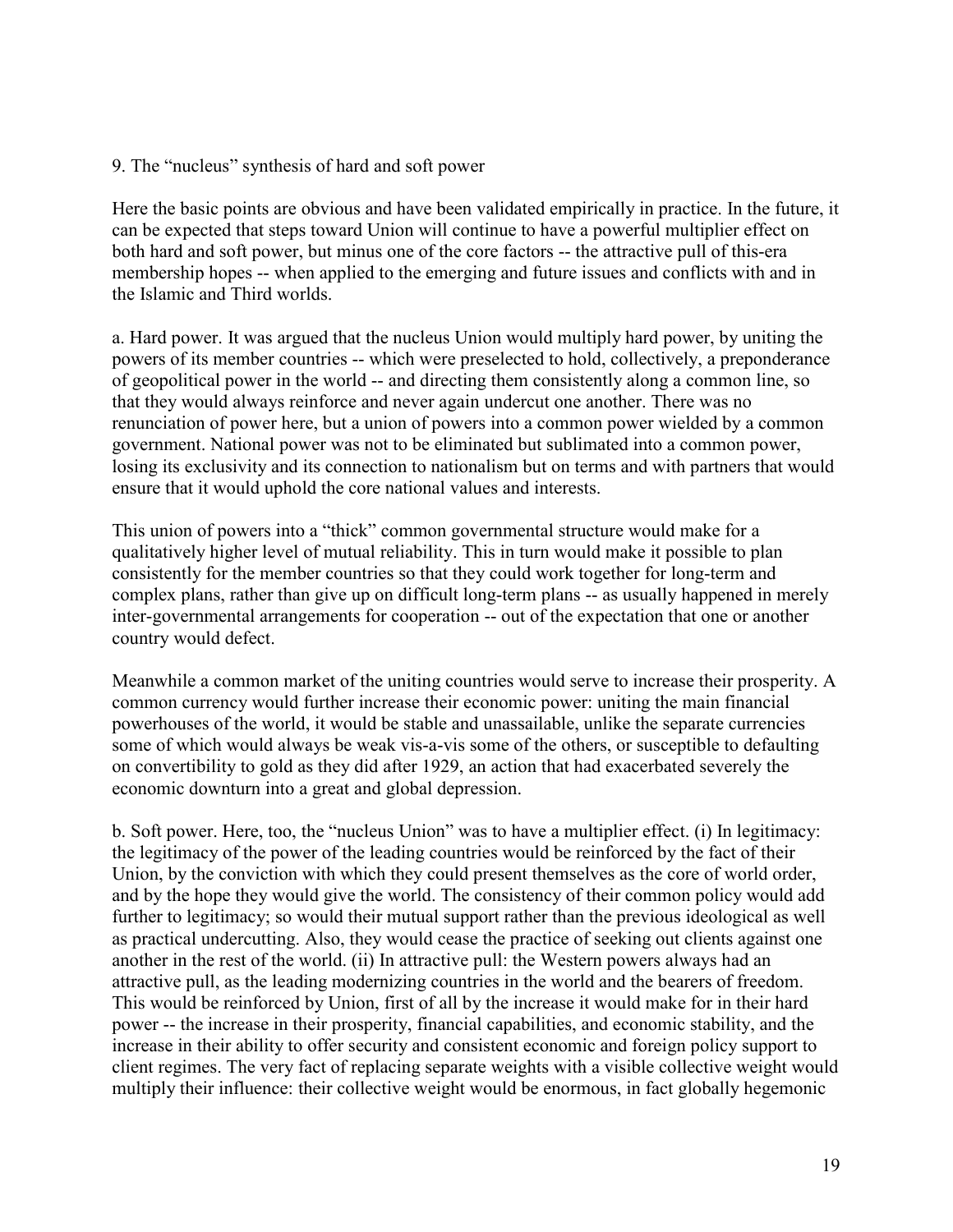in all spheres, giving them an enormous gravitational pull; and they would no longer be pulling in separate directions that sometimes cancel one another out. Economic success would also add to their ideological attractiveness, in contrast to failures which had given an impression of legitimacy to the Communist and fascist rebellions against the liberal order in the Depression years.

"Soft" attractiveness would be increased above all by one more, highly unconventional feature: the very fact of being a new Union, thus potentially open to more members, and further understanding itself as "nucleus", making that potential a matter of intention. The "nucleus union" would provide a visible and explicit opportunity to join, upon meeting its declared criteria -- primarily its baseline democratic standards. This would provide an enormous incentive to adapt to those standards and to proceed to join. What could compare to the economic opportunity of joining a common market with the core power of the global economy, or to the security opportunity of joining the common defense structure and guarantees of the core power of the global security system? This would astronomically exceed the benefits of intergovernmental cooperation, and so astronomically multiply the attraction. Instead of alienating other powers, as an exclusive national or regional organization would do, it would draw them in. And absorption is the ultimate form of influence, providing an inside say when not shared control over all future policies.

The reality has been perhaps not astronomical, but none the less impressive. The nucleus idea was implemented in less-than-federal institutions which nevertheless were integrative and more than merely intergovernmental. At first sign NATO provides a traditional intergovernmental security guarantee, but at second sight it has organized common defense measures so as to make its guarantees stick and reassure its members of the strict reliability of those guarantees. The EU goes farther beyond intergovernmentalism toward a Union of its peoples and governments, even if it still falls considerably short of a full federation. The attractiveness of both has proven enormous in each of the respects outlined above.

For nearly half a century, neutralists, pacifists, Greens, and leftists had argued that the EC and NATO were Cold War institutions that perpetuated the division of Europe, alienated the outsiders, and forced the Eastern Europeans into a closer Soviet embrace through the Warsaw Pact and COMECON. But the Soviets themselves began evaluating the EC positively already in the 1970s as an "objective" development based on interdependence, and more reluctantly, began evaluating NATO positively in 1989 in similar terms, recognizing that it would have to be one of the cornerstones of any genuine Common European Home. When Communism came to an end in Europe, all the successor states -- including Russia itself -- sought to get into the EC and NATO. The Euro-Atlanticist approach was, from a social science standpoint, completely vindicated; the neutralist criticism completely confuted.

### Fate of the Nucleus synthesis after its 1989-91 vindication

Ironically, the West was taken aback by the rush of prospective members. It had in the interim mostly forgotten the nucleus idea; leftish criticism had prevailed in its public debate for some decades, particularly in academia, much of which lacked the memory of the terms of the debate so as to be able to register the actual results when they came in after 1989. Atlanticism in its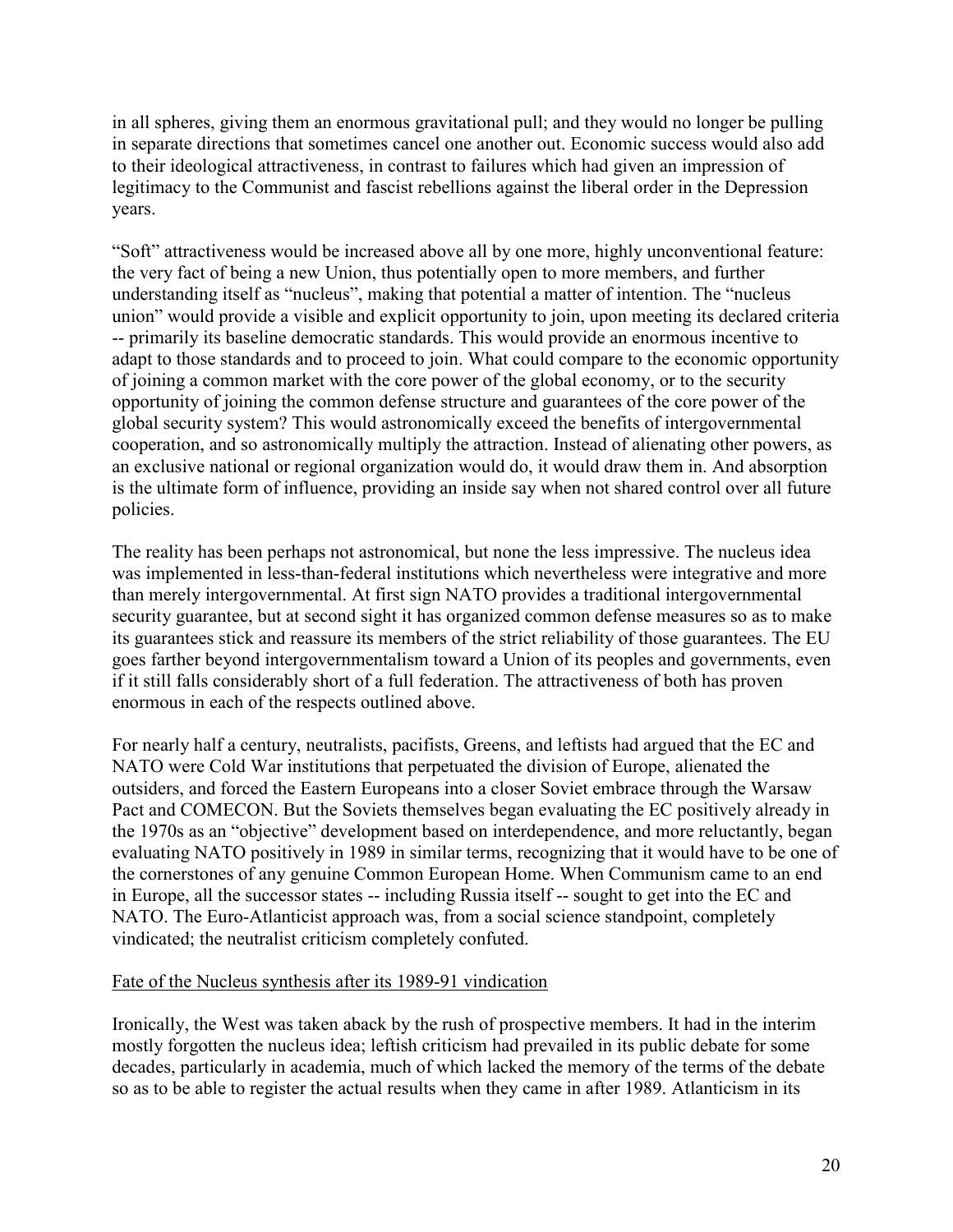original transformative-nucleus form had faded from public visibility since the 1960s in favor of a neutral New Leftism as the cutting edge of transformative international politics and search for human survival and freedom. What remained of Atlanticism was a status quo form, rooted in the established officialdom and day-to-day needs of Atlantic institutions, understanding itself in the truncated terms of a defensive holding operation for the Cold War, with the result that the main thought in NATO in the last years of Gorbachev and even the first years of Yeltsin was a fear that it would dissolve in the absence of an enemy – a thought too often carried to the extreme, during the Gorbachev years, of denying that any real change was going on and dismissing it all as a "plot to divide and deceive the West" -- rather than a hope of realizing new vistas in the face of its victory.

It took some years for the Atlantic institutions to adapt to their own victory and to a spirit of renewed hope; and the process is far from complete. The doctrine of the nucleus was not formally revived, or even widely recovered intellectually. The debate over inclusion or exclusion of Russia proceeded in an unsatisfactory form, with more mere expression of prejudice against Russia -- rooted to be sure in a theoretical assumption, namely that NATO is really defined as the enemy of Russia, despite its diplomatic denials of enmity since 1990, and would lose its raison d'etre if Russia were to join -- than deliberation on problems and possibilities. There remained a dismal lack of awareness of the underlying historical development of the Atlantic Alliance before there ever was a Cold War, and its absorption of all its previous enemy-pairs – not just France and Germany, but Britain and France before that, America and Britain before that – from one generation to the next.

Nevertheless, step by step, the nucleus approach has been revived in practice. NATO has expanded to include all the reasonably well-consolidated democracies in the former Soviet bloc area. It has deepened its limited relations with Russia since a real-life new enemy forced itself into consciousness on September 11, 2001. And its has declared the entire OSCE area eligible for membership upon meeting the standards, even if many doubts remain about the sincerity of its intention when it comes to Russia. It remains an open question whether in the end it will do more to integrate or to re-alienate Russia. Upon that question hinges, as a practical matter, a large part of the answer to whether the Atlantic "nucleus" will encompass a comfortable global hegemony of power. With Russia's vast nuclear and WMD arsenals and its underutilized reservoir of technologists, its more complete integration with the Atlantic grouping remains essential if there is to be much prospect for the curtailment of nuclear proliferation, and for proceeding with a clean-up of the proliferating that the two superpowers and their allies had fostered during the long Cold War, when they were competing for clients among the nationalists of the Third World.

The EU has done somewhat better in managing its more limited nucleus-promises. Immediately upon the collapse of Eastern European Communism in 1989, it began a new round of its widening-deepening debate. This led in the 1990s to a series of treaties, deepening the European Community into a Union with wider competences and more efficient procedures. Ten Eastern European countries were admitted in 2004, after the Nice Treaty came into effect further streamlining voting. This was considered not quite adequate for managing the membership increase; an EU Constitution was drafted to make it adequate. However, the Constitution was defeated by referenda in France and the Netherlands. The decisive factor in the negative vote, far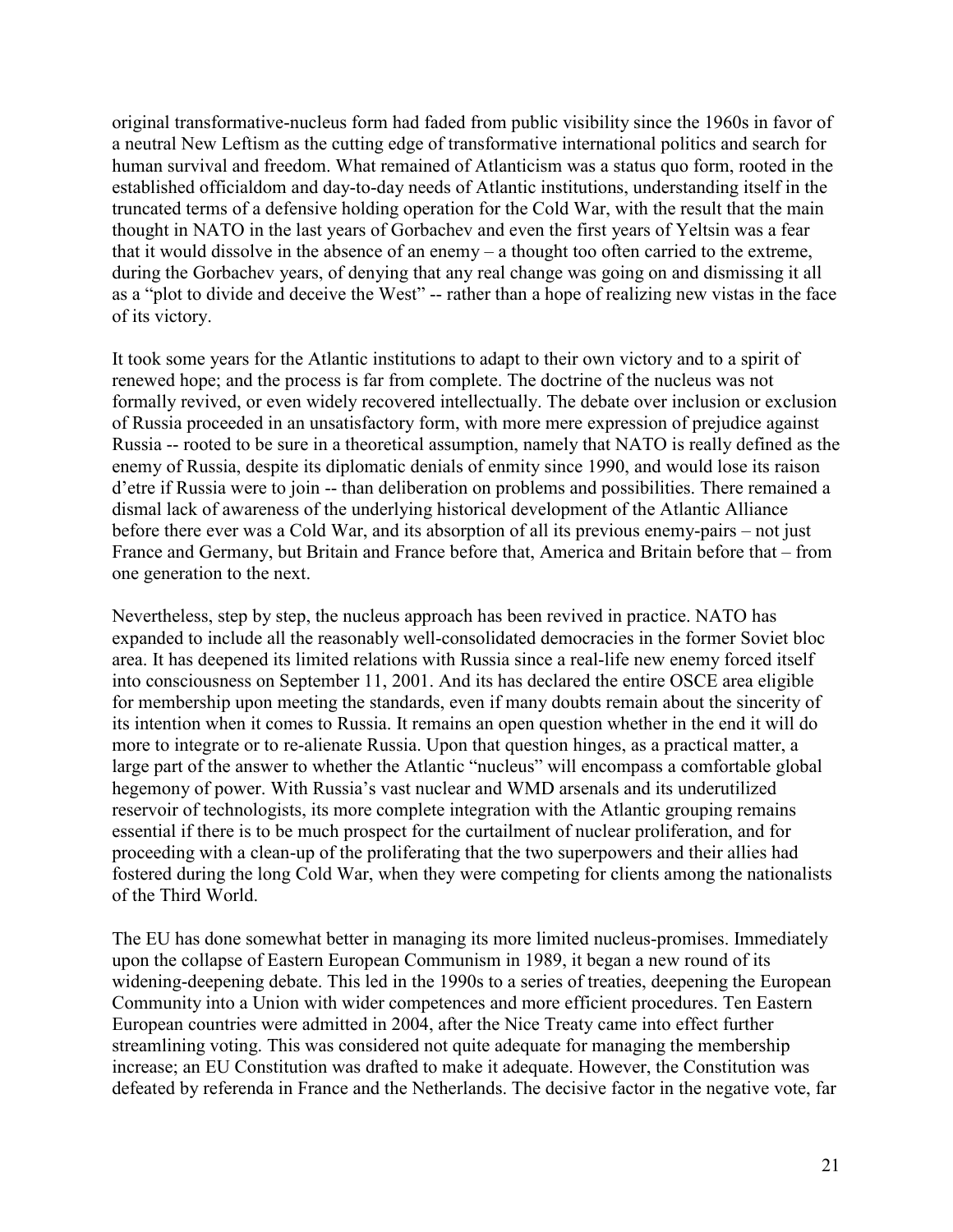exceeding the actual anti-EU minority constituency that is always present, was provided by fear that approval of the Constitution would be taken by elites as a green light for proceeding with membership for still more countries in the Balkans, and then Turkey. Inclusion of Turkey had not been a part of the original idea of British Federal Union or of the European Federalist movement, but historical facts of the Cold War had put it on the table already in the 1960s, and relentless American pressures -- which increased as the years went on and America became less sympathetic to the EU it has done so much to midwife if not father -- led to the EU's agreeing to set the processes for Turkish accession in motion in 2004-5. This backfired, leading to the defeat of the Constitution which was one of the conditions for Turkish membership as well as for adequately managing the host of smaller Eastern European new memberships.

This underlines the limits in expansion of "nuclei" unions, the boomerang effects when elites give an appearance of negligence of dangers of societal destabilization. At the same time it confirms the relevance of the thinking of the 1939 period on regional and nucleus unions.

European Federalists always had a primarily regional definition of the criteria for being in a European Union, with a full range of socioeconomic variables alongside the political variable of democracy. This defined the limits of Union, which were transgressed in the Turkish case due to Cold War accidents<sup>5</sup>, including the incorporation of Turkey into the Atlantic system beginning with the Truman Doctrine and Marshall Plan which fed into the OEEC and OECD. It never understood itself as a nucleus for more than a defined regional universe of potential members.

Atlantic integration, by contrast, had a more complex conception of itself as a nucleus. There was a duality in Streit's own work: he emphasized a universal democratic criterion for membership, but he also used a regional or sociological criterion for defining the initial group of members. His mixing of the two was fruitful, but also a source of confusion.

It surely made sense to unite the initial grouping, Streit pointed out, because they were united not only by their democracy but by a whole host of other social, economic, and historical factors, so that they could safely view their primary interests as being held in common not against one another. In other words, they constituted a sort of vast intercontinental region. But in this case, would it really make sense to admit other countries on a basis solely of a criterion of democracy, without regard to whether the fit the other original region's characteristics of society and interest? This was a leap in his logic.

To be sure, it was a leap that could be softened by his emphasis on "mature, experienced democracy" as the criterion; "maturity" is something that can potentially be defined as including sociological characteristics of modern industrial society, which in fact many scholars view as a de facto prerequisite for having a good quality, stable modern democracy. Evidence has been accumulated and quantified showing a strong correlation between the wealth of a democracy on the one side and its quality and stability on the other. However, the rhetoric of Streit's work went in the opposite direction: to exclude the sociological in favor of the ideological criterion. This made possible his slide from the proof of the viability of the initial union to his argument for

<sup>&</sup>lt;sup>5</sup> "Accident" is defined here as intersection with a separate causal chain lacking organic relation to or shared roots with the central causal chain at issue. For definition of accident and a discussion of its role in history, see Sidney Hook, *The Hero in History*, 1943.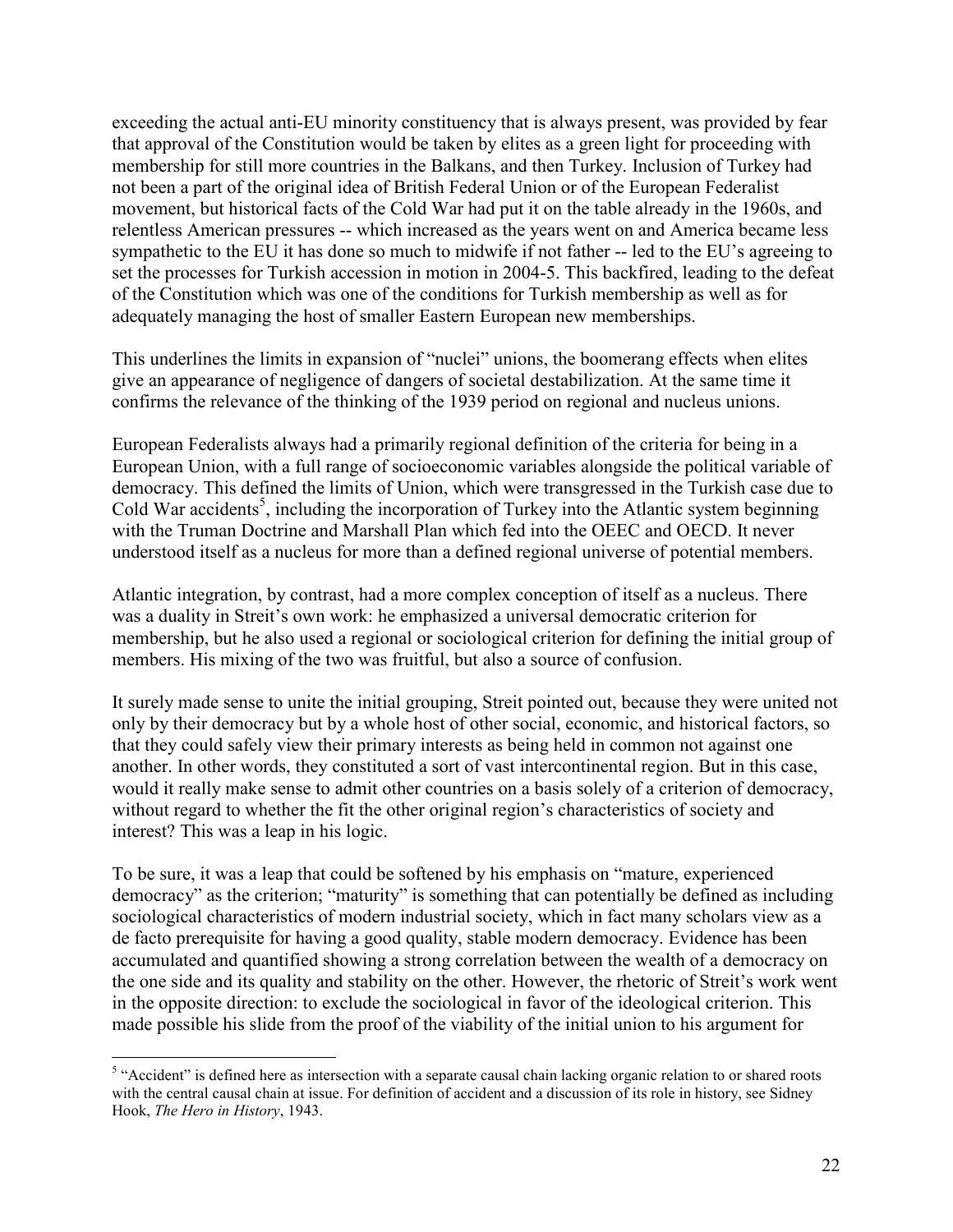hoping for an easy passage thereafter to universality. The actual passage has been in principle easy -- and mostly accomplished in the decades since -- for the non-democracies of his time within the industrialized sector of the world, but it looks much longer and harder for the remaining majority of the world's people.

Recognizing this, some of Streit's followers spun off in 1978-80 to form a parallel movement for new intermediate groupings between the Atlantic and global ones: a community of the Atlantic-Pacific or Trilateral democracies ("community" used in the sense of a supranational organization akin to the European Community), and an intergovernmental association of all democracies - the latter serving as a circle that would lend greater universal relevance to the group's core Atlantic and Trilateral goals. The group called itself the Committees (now Council) for a Community of Democracies  $(CCD)^6$ . This had a paradoxical outcome: the term "Community of Democracies" came to be applied to the outer intergovernmental association of all democracies that was actually formed in the 1990s instead of the inner integrative Trilateral grouping that it was intended for.<sup>7</sup> It was a matter of adding more circles -- the Trilateral community surrounding the Atlantic alliance, the quasi-global association surrounding the Trilateral community -- to the Streitian universal of concentric circles. These additional circles are helpful in managing the transition to universality but cannot substantially foreshorten it; the fundamental equations remain unchanged. The passage to universality will be long and difficult, the schedule depending primarily on socioeconomic change; it can be mediated -- made less chaotic and slightly easier - not bypassed by maximal use of international institutions; the only thing that could shorten it greatly would be a technological miracle.

The nucleus is a powerful synthesis, but not a perfect or final synthesis of regionalism and universalism, as Streit's writings led many to hope. As a strategy for getting from here to there, the nucleus idea has several interrelated but distinguishable components: as a nucleus of world order, a nucleus for concentric circles broadening out into the global institutions, a nucleus for adhesion of the rest of the industrialized world, a nucleus for eventual adhesion of everyone. The distinctions, once made, can clarify its limitations and potentialities.

As a "nucleus for adhesion", it has proved highly relevant to the globe-encircling region of the "North", but not so readily to the rest of the world. The 1939 illusion of a "Northwest Ordinance" was made possible by the existence of the European empires; the end of those empires meant the end of that illusion. The "nucleus of adhesion" aspect remained imminently relevant to Soviet bloc or Second World, but not to Third World, except perhaps in the very long term. Nevertheless the "nucleus of world order" aspect remains relevant to the entire world, as

-

<sup>&</sup>lt;sup>6</sup> CCD's founder was James R. Huntley, a retired USIA officer, former President of the Atlantic Council of the U.S., a founder of the Atlantic Institute, and a participant in the Federal Union organization since the 1950s. His book, *Uniting the Democracies: Institutions of the Emerging Atlantic-Pacific System* (NY, NYU Press, 1980), expounded Atlanticist and Trilateralist thinking from a vantage point of the history, structure and interrelations of the institutions; its final chapter, "Toward a Community of the Developed Democracies", was in effect the original manifesto of CCD.

 $<sup>7</sup>$  Such a slippage in usage was a familiar phenomenon. Lionel Curtis is credited with having coined the term</sup> "Commonwealth of Nations" for the sequel to the British Empire; but he intended it literally, meaning a common polity or federation, as could be seen in the contents and the original title of his magnum opus, "The Project of a Commonwealth of Nations". It came instead to be applied to the consultative association and regular intergovernmental summit conferences that survived as a residue after the dissolution of the empire.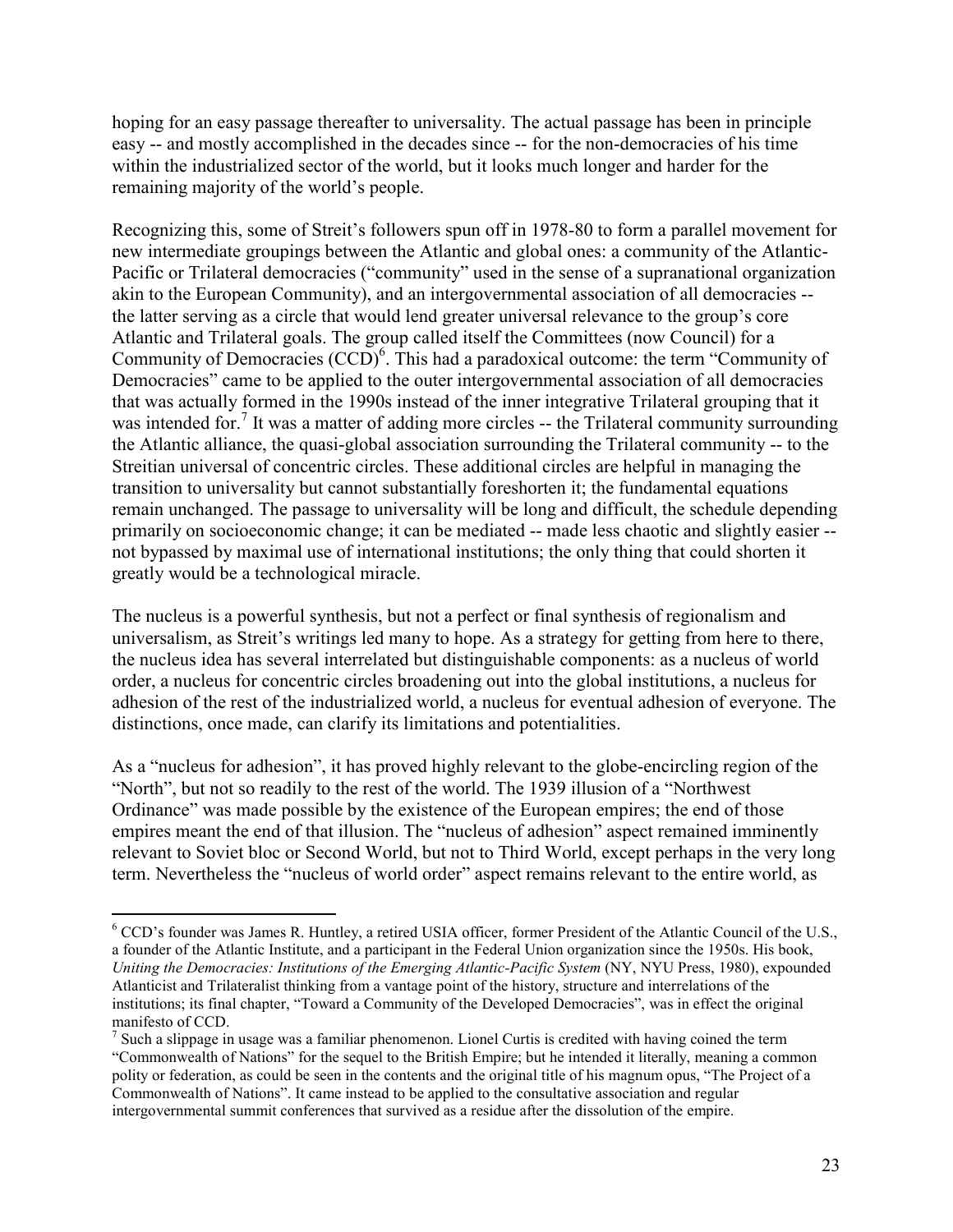does the "nucleus of concentric circles". Indeed, the countries of the South are in fact more sympathetic to Western/Northern unity than they had been during the Cold War, when they saw it as only one faction in the intra-North conflict that risked blowing up the world. Likewise, the UN began accepting NATO as a "regional" institution in the 1990s; during the Cold War, it had had no relation to NATO and treated it -- mistakenly -- as a systemic and moral equivalent of the Warsaw Pact. The concentric guiding role of the Atlantic system in global institutions has been reinforced by the UN's gradually increasing willingness to turn to NATO for enforcement of global peacekeeping and peacemaking mandates. On its side, NATO as early as 1990 resolved that the end of the Cold War should lead to an upgrading of the UN. The Community of Democracies, as an intermediate circle or wheel or gear between the core system of Atlantic democracies and the global UN system, may come to help with the transmission between the two in the political arena, much as the Bretton Woods institutions have long provided gears to mediate the transmission from the Atlantic system to the universal system and back in the economic arena.

The current struggle against global terrorism and WMD proliferation mandates deeper unity among the industrial democracies and the integration of all other industrialized nations of the world into Atlantic camp, along with deepened cooperation across the other concentric circles. However, the Atlantic is unlikely to serve as a nucleus for proximate absorption of many of the Islamic countries even if they all were to enter a stable, democratic, and clean-of-terrorism phase. Oil rich and population small countries might have a chance to join the Atlantic nucleus in this era if they became stable democracies, but the Egypts and Bengladeshes and Pakistans would not, nor even the Indonesias and Irans. The Atlantic nucleus cannot promise them the rapid integration that it had promised to its former enemies in the "North" during the world wars and cold war. To be sure, the Bulgarian Atlantic Club -- one of the few Atlantic groups in recent where the original spirit of Atlanticism has been revived in a fairly conscious way -- proposes bringing Iraq into the Partnership for Peace (PFP). This would mean using PFP to form a new concentric circle going beyond to OSCE world -- the area of the Cold War -- and extending into the areas liberated during the war on terrorism. But that is probably not too far from the limit of what can be hoped for, at least in the near and medium term.

The nucleus in all its aspects thus remains highly relevant to the problems of the present and future, but it cannot promise as comprehensive a resolution to the problems as it promised -- and in the end for the most part provided -- to the problems of Germany, Japan, and Russia in the last century. Further: it cannot in itself resolve the First World-Third World gap. However, the sometimes polemical use of this fact is based on an optical illusion: in reality there is no good institutional solution for this problem, no matter whether the institutions are global, regional, or "nucleus", and it would not be rational to tax the Atlantic grouping specially for not being initself a complete solution to it. One need only refer back to the maximal World Federalist proposal in this era -- triadic voting, in which First World and Third World would each retain a collective veto -- to see that no one is seriously proposing an institutional solution to the problem of achieving universality. It is best to address these matters with some scholarly consistency, without rhetorical disguises about who is proposing what, and without grandstanding or blame games about the unfairness of disproportions that are embedded in reality and whose major roots lie not in exploitation but in several centuries of innovative and self-regulative achievements of the Atlantic world. The disproportion will be overcome, if at all, only by further technological